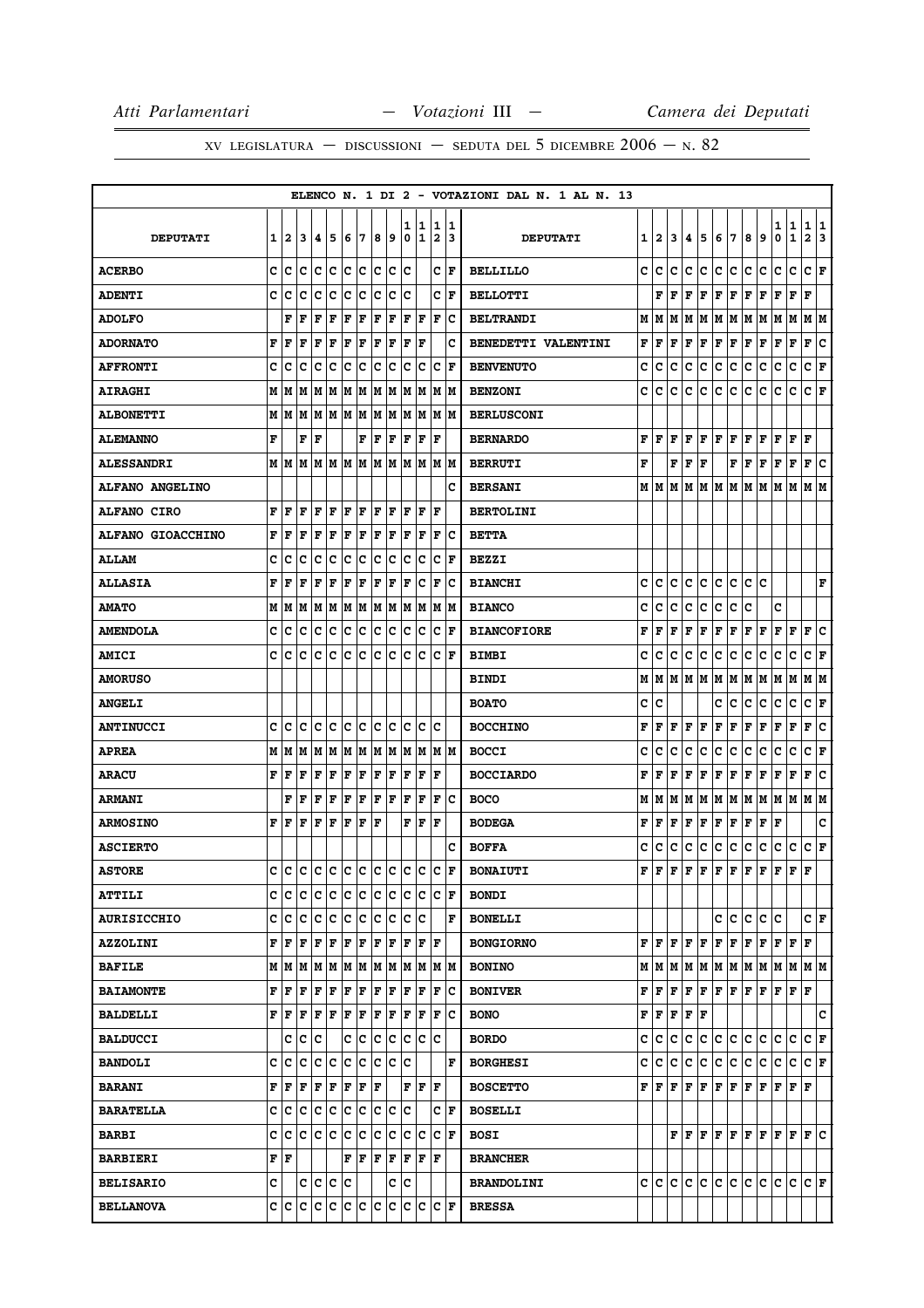XV LEGISLATURA — DISCUSSIONI — SEDUTA DEL 5 DICEMBRE  $2006 - N. 82$ 

|                            |       |      |                                       |                       |                 |                      |     |     |                      |     |       |     |                      | ELENCO N. 1 DI 2 - VOTAZIONI DAL N. 1 AL N. 13 |   |                |   |   |                                                                                                                                                                          |     |                                             |   |                                                                                                                                                                                                                                                                                                                                                                                                                                                                                            |                                           |               |                      |               |
|----------------------------|-------|------|---------------------------------------|-----------------------|-----------------|----------------------|-----|-----|----------------------|-----|-------|-----|----------------------|------------------------------------------------|---|----------------|---|---|--------------------------------------------------------------------------------------------------------------------------------------------------------------------------|-----|---------------------------------------------|---|--------------------------------------------------------------------------------------------------------------------------------------------------------------------------------------------------------------------------------------------------------------------------------------------------------------------------------------------------------------------------------------------------------------------------------------------------------------------------------------------|-------------------------------------------|---------------|----------------------|---------------|
|                            |       |      |                                       |                       |                 |                      |     |     |                      | 1   | 11    |     | 1 1                  |                                                |   |                |   |   |                                                                                                                                                                          |     |                                             |   |                                                                                                                                                                                                                                                                                                                                                                                                                                                                                            | 1                                         |               |                      |               |
| <b>DEPUTATI</b>            | 1     | 12   | 3                                     | 4                     | 5               | 6                    | 17  | 8   | و                    | 0   | 1     | 2   | 13                   | <b>DEPUTATI</b>                                | 1 | $\overline{2}$ | 3 | 4 | 5                                                                                                                                                                        | 6   | 7                                           | 8 | 9                                                                                                                                                                                                                                                                                                                                                                                                                                                                                          | 0                                         | $\frac{1}{1}$ | $\frac{1}{2}$        | $\frac{1}{3}$ |
| <b>BRICOLO</b>             | F     | l F  | F                                     | F F                   |                 | $ {\bf F}  {\bf F} $ |     | F F |                      | F   | c     | F   | c                    | <b>CASTIELLO</b>                               | F | F              | F | F | F                                                                                                                                                                        | F   | F                                           | F | F                                                                                                                                                                                                                                                                                                                                                                                                                                                                                          | F                                         | F             | F                    |               |
| <b>BRIGANDI'</b>           | F     | l F  | F                                     | F                     | l F             | F                    | l F | F   | F                    | ΙF  | c     | ΙF  | lc                   | <b>CATANOSO</b>                                |   |                |   |   |                                                                                                                                                                          |     |                                             |   |                                                                                                                                                                                                                                                                                                                                                                                                                                                                                            |                                           |               |                      |               |
| <b>BRIGUGLIO</b>           |       |      |                                       |                       |                 |                      |     |     |                      |     |       |     |                      | <b>CATONE</b>                                  | F | F              | F | F | F                                                                                                                                                                        | F   | ${\bf F}$ ${\bf F}$                         |   | F                                                                                                                                                                                                                                                                                                                                                                                                                                                                                          | F                                         | F             | F                    |               |
| <b>BRUGGER</b>             |       |      |                                       |                       |                 |                      |     |     |                      |     |       |     |                      | CECCACCI RUBINO                                | F | F              | F | F | F                                                                                                                                                                        | F   |                                             |   | F                                                                                                                                                                                                                                                                                                                                                                                                                                                                                          | F                                         | F             | F C                  |               |
| <b>BRUNO</b>               | M     | lМ   |                                       |                       | M   M   M       | M                    | IМ  |     | M M                  |     | M M   |     | IM IM                | <b>CECCUZZI</b>                                | с | c              | c |   |                                                                                                                                                                          | c   | с                                           | с | c                                                                                                                                                                                                                                                                                                                                                                                                                                                                                          | с                                         | c             | C F                  |               |
| <b>BRUSCO</b>              | F   F |      |                                       |                       | F F             |                      | F   |     | F F                  |     | F F   | F   |                      | <b>CENTO</b>                                   | М | Μ              | М | М | M                                                                                                                                                                        | Μ   |                                             |   | M  M  M  M  M                                                                                                                                                                                                                                                                                                                                                                                                                                                                              |                                           |               | M   M                |               |
| <b>BUCCHINO</b>            | c     | с    |                                       |                       | c               | c                    | с   | c   | Iс                   |     | c     | c   | F                    | <b>CERONI</b>                                  | F | F              | F | F | F                                                                                                                                                                        | F   | F                                           | F | F                                                                                                                                                                                                                                                                                                                                                                                                                                                                                          |                                           | F             | F                    |               |
| <b>BUEMI</b>               | c     | c    | c                                     | Iс                    | c               | c                    | c   |     |                      | c   | c     | c   | ١F                   | <b>CESA</b>                                    |   | F              | F | F | F                                                                                                                                                                        | F   | F                                           | F | F                                                                                                                                                                                                                                                                                                                                                                                                                                                                                          | г                                         | F             | F                    | ∣c            |
| <b>BUFFO</b>               | C     | c    | c                                     |                       | C               | Ιc                   | lc  |     | c                    |     |       |     | F                    | <b>CESARIO</b>                                 | c | c              | c | c | c                                                                                                                                                                        | c   |                                             | c | c                                                                                                                                                                                                                                                                                                                                                                                                                                                                                          | c                                         | c             | C F                  |               |
| <b>BUGLIO</b>              | c     | с    | c                                     | c                     | c               |                      |     |     | c                    | c   | Ιc    | c   | ١F                   | <b>CESARO</b>                                  | F | F              | F | F | F                                                                                                                                                                        | F   | F                                           | F | F                                                                                                                                                                                                                                                                                                                                                                                                                                                                                          | F                                         | F             | F                    |               |
| <b>BUONFIGLIO</b>          | F     | l F  | F                                     | F                     | F               | $F$ $F$ $F$          |     |     | l F                  | F   | F     | ١F  |                      | <b>CESINI</b>                                  | c | c              | с | с | с                                                                                                                                                                        | c   | c                                           |   | с                                                                                                                                                                                                                                                                                                                                                                                                                                                                                          | с                                         | c             | C F                  |               |
| <b>BUONTEMPO</b>           |       | F    | F                                     | F                     | F               |                      |     |     |                      |     |       |     |                      | <b>CHIANALE</b>                                | c | c              | c | с | с                                                                                                                                                                        | c   | с                                           | с | с                                                                                                                                                                                                                                                                                                                                                                                                                                                                                          | с                                         | c             | C F                  |               |
| <b>BURCHIELLARO</b>        | c     | c    | Ιc                                    | c                     | Ιc              | lc.                  | IC. | c c |                      |     | c  c  |     | $ {\bf C}  {\bf F} $ | <b>CHIAROMONTE</b>                             | c | c              | с | с | с                                                                                                                                                                        | с   | c                                           | с | c                                                                                                                                                                                                                                                                                                                                                                                                                                                                                          | c                                         |               |                      | F             |
| <b>BURGIO</b>              | c     | c    | c                                     | c                     | c               | c                    | c   | c   | c                    | c   | c     | Iс  | ١F                   | <b>CHICCHI</b>                                 | c | c              | c | c | с                                                                                                                                                                        | c   | c                                           | с | с                                                                                                                                                                                                                                                                                                                                                                                                                                                                                          | с                                         | с             | с                    | F             |
| <b>BURTONE</b>             | c     | c    | c                                     | c                     | c               | c                    |     | c   | c                    | c   | Ιc    |     | l F                  | <b>CHITI</b>                                   |   | MIM            | M | M | M                                                                                                                                                                        | M   | M M                                         |   | M  M  M                                                                                                                                                                                                                                                                                                                                                                                                                                                                                    |                                           |               | M M                  |               |
| <b>CACCIARI</b>            | c     | c    | c                                     | c                     | c               | lc.                  | c   | Ιc  | Iс                   | lc  | Ιc    | lc. | lF                   | <b>CIALENTE</b>                                |   |                |   |   |                                                                                                                                                                          |     |                                             |   |                                                                                                                                                                                                                                                                                                                                                                                                                                                                                            |                                           |               |                      |               |
| <b>CALDAROLA</b>           | c     | с    | c                                     | c                     | c               |                      | c   | Ιc  | Iс                   | c   | c     |     | l F                  | <b>CICCHITTO</b>                               |   |                |   |   |                                                                                                                                                                          |     |                                             |   |                                                                                                                                                                                                                                                                                                                                                                                                                                                                                            |                                           |               |                      |               |
| <b>CALGARO</b>             | c     | с    | c                                     | Iс                    | Ιc              | Iс                   | Iс  | Ιc  | Iс                   | Iс  | Iс    | ΙC  | ١F                   | CICCIOLI                                       | F | F              | F | F | F                                                                                                                                                                        |     |                                             |   | ${\bf F}\, \, {\bf F}\, \, {\bf F}\, \, {\bf F}\, \, {\bf F}\, $                                                                                                                                                                                                                                                                                                                                                                                                                           |                                           | F             | F                    | ١c            |
| CALIGIURI                  | F     | l F  | F                                     | F                     | F               | F                    | F   | F   | F                    | l F | F     | F   | Ιc                   | CICU                                           | М | м              | М | М | М                                                                                                                                                                        | М   | M                                           | М | M                                                                                                                                                                                                                                                                                                                                                                                                                                                                                          | M                                         | lм            | M   M                |               |
| <b>CAMPA</b>               | F     | ΙF   | F                                     | F F                   |                 | F                    | F   | F F |                      | F   | lF    |     | F                    | <b>CIOCCHETTI</b>                              | F | F              | F | F | F                                                                                                                                                                        | FF  |                                             | F | F                                                                                                                                                                                                                                                                                                                                                                                                                                                                                          | ${\bf F}$ $\bf F$                         |               |                      | c             |
| <b>CANCRINI</b>            |       |      |                                       |                       |                 | c                    | c   | c   | c                    | c   |       |     | F                    | <b>CIOFFI</b>                                  |   |                |   |   |                                                                                                                                                                          |     |                                             |   |                                                                                                                                                                                                                                                                                                                                                                                                                                                                                            |                                           |               |                      |               |
| <b>CANNAVO'</b>            |       |      |                                       |                       |                 |                      |     | c   | c                    | c   | c     | c   | F                    | CIRIELLI                                       |   |                |   |   |                                                                                                                                                                          |     |                                             |   |                                                                                                                                                                                                                                                                                                                                                                                                                                                                                            |                                           |               |                      |               |
| <b>CAPARINI</b>            | F     | l F  | l F                                   | lF.                   | ΙF              | F                    | ١F  | F   | F                    | ΙF  | Ιc    | F   | Ιc                   | CIRINO POMICINO                                | М | M              | M |   |                                                                                                                                                                          |     |                                             |   | M   M   M   M   M   M   M                                                                                                                                                                                                                                                                                                                                                                                                                                                                  |                                           |               | M M                  |               |
| <b>CAPEZZONE</b>           |       |      |                                       |                       |                 |                      |     |     |                      |     |       |     |                      | <b>CODURELLI</b>                               | c | c              | c | c | c                                                                                                                                                                        | c   | lc.                                         | c | с                                                                                                                                                                                                                                                                                                                                                                                                                                                                                          | с                                         | c             | C F                  |               |
| <b>CAPITANIO SANTOLINI</b> | F     | ١F   | F                                     | l F                   | ΙF              | F                    | F   | F F |                      | F   | F     | ΙF  | Ιc                   | COGODI                                         | c | с              |   |   |                                                                                                                                                                          |     |                                             |   | c                                                                                                                                                                                                                                                                                                                                                                                                                                                                                          | c                                         | с             | C F                  |               |
| <b>CAPODICASA</b>          |       |      | M  M  M  M  M  M  M  M  M  M  M  M  M |                       |                 |                      |     |     |                      |     |       |     |                      | <b>COLASIO</b>                                 | с | c              | c | c | c                                                                                                                                                                        |     | c c                                         | c | c                                                                                                                                                                                                                                                                                                                                                                                                                                                                                          | с                                         | c             | c                    |               |
| <b>CAPOTOSTI</b>           |       |      |                                       |                       |                 |                      |     |     |                      |     |       |     | $ {\bf C}  {\bf F} $ | <b>COLUCCI</b>                                 |   | M   M          | М |   |                                                                                                                                                                          |     |                                             |   | M  M  M  M  M  M  M  M  M  M                                                                                                                                                                                                                                                                                                                                                                                                                                                               |                                           |               |                      |               |
| <b>CARBONELLA</b>          | c     | ΙC   | ١c                                    | Ιc                    | ١c              | lc.                  | Iс  | lc. | Iс                   |     | c c   |     | $ {\bf C}  {\bf F} $ | <b>COMPAGNON</b>                               | F | F              | F | F | F                                                                                                                                                                        |     |                                             |   | F   F   F   F   F                                                                                                                                                                                                                                                                                                                                                                                                                                                                          |                                           |               | F C                  |               |
| <b>CARDANO</b>             |       |      |                                       |                       |                 |                      |     |     |                      |     |       |     | l F                  | <b>CONSOLO</b>                                 | F | F              |   |   |                                                                                                                                                                          |     |                                             |   | $\mathbf{F} \left  \mathbf{F} \right. \left  \mathbf{F} \right. \left  \mathbf{F} \right. \left  \mathbf{F} \right. \left  \mathbf{F} \right. \left  \mathbf{F} \right. \left  \mathbf{F} \right. \left  \mathbf{F} \right. \left  \mathbf{F} \right. \left  \mathbf{F} \right. \left  \mathbf{F} \right. \left  \mathbf{F} \right. \left  \mathbf{F} \right. \left  \mathbf{F} \right. \left  \mathbf{F} \right. \left  \mathbf{F} \right. \left  \mathbf{F} \right. \left  \mathbf{F} \$ |                                           |               |                      |               |
| <b>CARDINALE</b>           |       | c c  | lc.                                   |                       | c c c c         |                      |     | c c |                      |     | lc Ic |     | $ {\bf C}  {\bf F} $ | CONTE GIANFRANCO                               | F | F              | F | F | F                                                                                                                                                                        |     |                                             |   | F F F F F F                                                                                                                                                                                                                                                                                                                                                                                                                                                                                |                                           |               | F F                  |               |
| <b>CARFAGNA</b>            | F     | l F  | F                                     | F                     | F               | F                    | F   | F   | F                    | F   | F     | F   | Ιc                   | <b>CONTE GIORGIO</b>                           |   | FF             | F | F | F                                                                                                                                                                        |     |                                             |   | F F F F F                                                                                                                                                                                                                                                                                                                                                                                                                                                                                  |                                           |               |                      | с             |
| <b>CARLUCCI</b>            |       | FF   | F F F F                               |                       |                 |                      |     |     | $ {\bf F}  {\bf F} $ |     | F F F |     |                      | <b>CONTENTO</b>                                |   |                |   |   |                                                                                                                                                                          |     |                                             |   |                                                                                                                                                                                                                                                                                                                                                                                                                                                                                            |                                           |               |                      | c             |
| <b>CARRA</b>               |       | c Ic | le le le le le le le le le            |                       |                 |                      |     |     |                      |     |       |     | IC IF                | CONTI GIULIO                                   |   |                |   |   |                                                                                                                                                                          |     |                                             |   |                                                                                                                                                                                                                                                                                                                                                                                                                                                                                            |                                           |               |                      |               |
| <b>CARTA</b>               |       |      |                                       |                       |                 |                      |     |     |                      |     |       |     |                      | CONTI RICCARDO                                 |   |                |   |   | $F$ $F$ $F$ $F$ $F$ $F$ $F$                                                                                                                                              |     |                                             |   |                                                                                                                                                                                                                                                                                                                                                                                                                                                                                            |                                           |               |                      |               |
| <b>CARUSO</b>              | c c   |      |                                       |                       |                 |                      |     |     | c                    | lc. | lc    |     | IC IF                | <b>CORDONI</b>                                 |   |                |   |   |                                                                                                                                                                          |     |                                             |   | $M$   $M$   $M$   $M$   $M$   $M$   $M$   $M$   $M$   $M$   $M$   $M$                                                                                                                                                                                                                                                                                                                                                                                                                      |                                           |               |                      |               |
| <b>CASERO</b>              | F     | F    | F                                     | $ {\bf F} $ ${\bf F}$ |                 | F                    | F   | F   | lF.                  | ١F  |       |     | c                    | COSENTINO LIONELLO                             | c | c              | c |   | c                                                                                                                                                                        | c   | c.                                          | c | c.                                                                                                                                                                                                                                                                                                                                                                                                                                                                                         | c                                         | c             | $ {\bf C}  {\bf F} $ |               |
| <b>CASINI</b>              |       | F    | F                                     |                       | F F F F F F F F |                      |     |     |                      |     |       | F   |                      | COSENTINO NICOLA                               | F | A              |   | F | F                                                                                                                                                                        |     | $\mathbf{F} \parallel \mathbf{F} \parallel$ |   | ${\bf F} \,   \, {\bf F} \,  $                                                                                                                                                                                                                                                                                                                                                                                                                                                             | ${\bf F} \,   \, {\bf F} \,   \, {\bf F}$ |               |                      |               |
| <b>CASSOLA</b>             |       | c  c | lc.                                   | Ιc                    | c               | Iс                   | ΙC  | Ιc  | Iс                   | Ιc  | Ιc    |     | $ {\bf C}  {\bf F} $ | <b>COSENZA</b>                                 | F | F              | F | F | F                                                                                                                                                                        |     | $\mathbf{F} \mathbf{F} $                    | F | F                                                                                                                                                                                                                                                                                                                                                                                                                                                                                          | F                                         | F F           |                      |               |
| <b>CASTAGNETTI</b>         |       |      |                                       |                       |                 |                      |     |     |                      |     |       |     |                      | <b>COSSIGA</b>                                 |   |                |   |   | $\mathbf{F} \left  \mathbf{F} \right. \left  \mathbf{F} \right. \left  \mathbf{F} \right. \left  \mathbf{F} \right. \left  \mathbf{F} \right. \left  \mathbf{F} \right.$ |     |                                             |   | $\mathbf{F} \left  \mathbf{F} \right  \mathbf{F} \left  \mathbf{F} \right.$                                                                                                                                                                                                                                                                                                                                                                                                                |                                           |               |                      | F             |
| <b>CASTELLANI</b>          |       |      |                                       |                       |                 |                      |     |     |                      |     |       |     |                      | <b>COSTA</b>                                   |   | FF             | F | F | F                                                                                                                                                                        | F F |                                             | F | F                                                                                                                                                                                                                                                                                                                                                                                                                                                                                          | F                                         | F             | F                    | c             |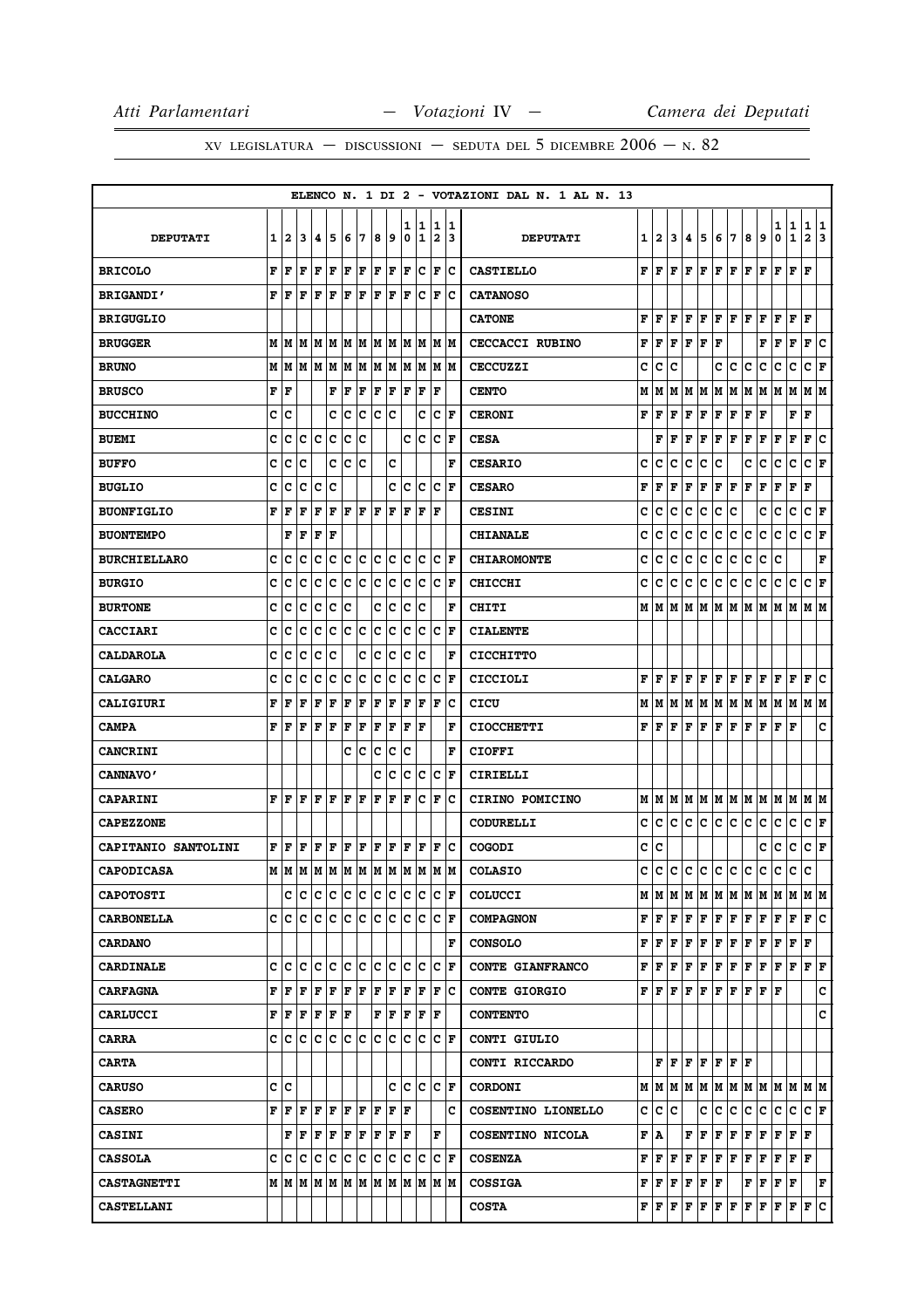|                     |   |     |     |                           |     |     |     |                      |      |     |     |                      |     | ELENCO N. 1 DI 2 - VOTAZIONI DAL N. 1 AL N. 13 |                        |       |     |     |           |                               |     |                                                                                                                                                       |       |                                                                                                                  |                           |                        |     |
|---------------------|---|-----|-----|---------------------------|-----|-----|-----|----------------------|------|-----|-----|----------------------|-----|------------------------------------------------|------------------------|-------|-----|-----|-----------|-------------------------------|-----|-------------------------------------------------------------------------------------------------------------------------------------------------------|-------|------------------------------------------------------------------------------------------------------------------|---------------------------|------------------------|-----|
|                     |   |     |     |                           |     |     |     |                      |      | ı   | 1   | 1                    | 11  |                                                |                        |       |     |     |           |                               |     |                                                                                                                                                       |       | 1                                                                                                                | 1                         | $\mathbf{1}$           | 11  |
| <b>DEPUTATI</b>     | 1 | 2   | 3   | 4                         | 5   | 6   | 17  | 8                    | و    | 0   | 1   | 2                    | 13  | <b>DEPUTATI</b>                                |                        | 1 2   | 3   | 4   | 5         | 6                             | 7   | 8                                                                                                                                                     | 9     | 0                                                                                                                | $\mathbf 1$               | $\mathbf{2}$           | 3   |
| <b>COSTANTINI</b>   | c |     | c   | lc.                       | Iс  | Ιc  |     |                      | c    | lc  |     |                      |     | DI CAGNO ABBRESCIA                             | ${\bf F} \mid {\bf F}$ |       | F   |     | F         | F                             | F   | F                                                                                                                                                     | F     | F                                                                                                                | F                         | F                      | C   |
| <b>COTA</b>         |   |     |     |                           |     |     |     | F                    | F    | l F | c   | F                    |     | DI CENTA                                       |                        |       |     | FF  | F         | F   F                         |     |                                                                                                                                                       |       | F                                                                                                                | lF.                       | l F                    |     |
| <b>CRAPOLICCHIO</b> | C |     | c   | c                         | c   | с   | c   | c                    | c    | c   | с   | с                    | ΙF  | <b>DI GIOIA</b>                                |                        |       |     |     |           |                               |     |                                                                                                                                                       |       |                                                                                                                  |                           |                        |     |
| <b>CRAXI</b>        | F | F   | F   | F                         | F   | F   | F   | F                    | F    | F   | F   | l F                  |     | DI GIROLAMO                                    | c                      | IC.   | c   | с   | lc.       | C A                           |     | c                                                                                                                                                     | lc.   | c                                                                                                                | c                         | C F                    |     |
| <b>CREMA</b>        | c | c   | c   | с                         | c   | c   | c   | c                    | c    | c   | c   | c                    | l F | <b>DILIBERTO</b>                               | c                      | c     | c   | с   | c         |                               | c   | c                                                                                                                                                     |       | c                                                                                                                | c                         | C F                    |     |
| <b>CRIMI</b>        |   |     |     |                           |     |     |     |                      |      |     | F   | l F                  |     | <b>DIOGUARDI</b>                               |                        |       |     |     |           |                               |     |                                                                                                                                                       |       |                                                                                                                  |                           |                        |     |
| <b>CRISAFULLI</b>   | C | c   | C   | C                         | lc  | C   | c   | C                    | c    | c   |     |                      | F   | <b>DIONISI</b>                                 | F                      | l F   | F   | F   | F         | F F                           |     | F                                                                                                                                                     | F     | F                                                                                                                | F                         | l F                    |     |
| <b>CRISCI</b>       | c | c   | c   | c                         | c   | с   | c   | c                    | c    | c   | c   | c                    | ΙF  | <b>DI PIETRO</b>                               |                        | M   M |     |     | M   M   M |                               |     | M   M   M   M                                                                                                                                         |       |                                                                                                                  | M                         | M M                    |     |
| <b>CROSETTO</b>     |   | F   | F   | F                         | F   | F   | F   | F                    | F    | F   | F   | F                    | Iс  | D'IPPOLITO VITALE                              | А                      | F     | F   | F   | F         | F                             | F   | F                                                                                                                                                     | F     | F                                                                                                                | F                         | l F                    |     |
| <b>CUPERLO</b>      | c | c   | c   | с                         | c   | c   | c   | c                    | c    | c   | с   | c                    | l F | DI SALVO                                       | c                      | c     | c   | c   | c         | c                             | c   | c                                                                                                                                                     | с     | с                                                                                                                | c                         | CF                     |     |
| "AGRO מ             | F | F   | F   | F                         | F   | F   | F   | F                    | F    | F   | A   | F                    |     | DI VIRGILIO                                    | F                      | F     | F   | F   | F         | F                             | F   | Г                                                                                                                                                     | F     | F                                                                                                                | F                         | F                      |     |
| <b>D'ALEMA</b>      | М | M   | M   | M                         | M   | M   | M   | M                    | M    | lм  | M   | M                    | M   | <b>DONADI</b>                                  | c                      | c     | c   | c   | c         | с                             | c   | с                                                                                                                                                     | с     | с                                                                                                                | c                         |                        | F   |
| <b>D'ALIA</b>       |   |     |     |                           |     |     |     |                      |      |     |     |                      |     | <b>DOZZO</b>                                   | F                      | l F   | F   | l F | F         | F                             | F   | F                                                                                                                                                     | F     | F                                                                                                                | c                         | F                      | lc. |
| <b>D'AMBROSIO</b>   | c | c   |     |                           |     | c   |     | c                    | c    | c   | c   | Iс                   | ١F  | <b>DRAGO</b>                                   |                        |       |     |     |           |                               |     |                                                                                                                                                       |       |                                                                                                                  |                           |                        |     |
| <b>DAMIANO</b>      | М | M   | M   | M                         | M   | M   | M   | M                    | M    | M   | M   | lМ                   | lМ  | DUILIO                                         | м                      | M     |     |     |           |                               |     | M  M  M  M  M  M  M                                                                                                                                   |       | M                                                                                                                | lм                        | M  M                   |     |
| <b>D'ANTONA</b>     | c | c   | c   | c                         | c   | c   | c   | c                    | c    | c   | c   | c                    | F   | <b>D'ULIZIA</b>                                | с                      | c     | c   | c   | c.        | Iс                            |     | c c                                                                                                                                                   |       | c                                                                                                                | c                         | C F                    |     |
| <b>D'ANTONI</b>     | М | M   | M   | M                         | M   | M   | М   | M                    | M    | M   | M   | M                    | M   | <b>DURANTI</b>                                 | c                      | c     | с   | с   | с         | c                             |     | c                                                                                                                                                     | c     | c                                                                                                                | c                         | C F                    |     |
| <b>DATO</b>         | c | c   | c   | c                         | c   | c   | c   | c                    | c    | c   | c   | c                    | F   | <b>DUSSIN</b>                                  | F                      | F     | F   | F   | F         | F                             | F   | F                                                                                                                                                     | F     | F                                                                                                                |                           |                        |     |
| DE ANGELIS          | c | c   | C   | c                         | c   | c   | c   | c                    | c    | c   | c   | c                    | F   | <b>EVANGELISTI</b>                             | c                      | c     | c   | c   | c         | c                             | c   | c                                                                                                                                                     | c     | с                                                                                                                | c                         |                        | F   |
| <b>DE BIASI</b>     | C | c   | c   | c                         | lc  | c   | c   | lc.                  | c    | c   | c   | c                    | F   | <b>FABBRI</b>                                  | F                      | l F   | F   | F   | F         | F                             | F   | F                                                                                                                                                     | F     | F                                                                                                                | $\mathbf{F}$              | l F                    |     |
| DE BRASI            | c | c   | c   | с                         | c   | с   | c   | c                    | c    | C   |     |                      | F   | <b>FABRIS</b>                                  | м                      | M     | M   | M   |           |                               |     | M  M  M  M  M  M                                                                                                                                      |       |                                                                                                                  | M                         | M M                    |     |
| DE CASTRO           | М | M   | M   | M                         | M   | M   | M   | M                    | M    | M   | M   | M                    | M   | <b>FADDA</b>                                   | c                      | c     | c   | c   | c         | c                             | c   | c                                                                                                                                                     | c     | c                                                                                                                | c                         | C F                    |     |
| DE CORATO           | F | F   | F   | F                         | F   | F   | F   | F                    | F    | F   | F   | F                    |     | <b>FALLICA</b>                                 | F                      | F     | F   | F   | F         | F                             | F   | F                                                                                                                                                     | F     | F                                                                                                                | F                         | ${\bf F}$ ${\bf F}$    |     |
| DE CRISTOFARO       |   |     |     |                           |     |     |     |                      |      |     |     |                      |     | <b>FALOMI</b>                                  |                        |       |     |     |           |                               |     | M   M   M   M   M   M   M   M                                                                                                                         |       | MM                                                                                                               |                           | M M                    |     |
| <b>DEIANA</b>       | M | lМ  | M   | M M                       |     | M   | M   |                      | MM   | M   | M   | M  M                 |     | <b>FARINA DANIELE</b>                          | C C                    |       |     |     |           | c                             | Iс  |                                                                                                                                                       | С     | c                                                                                                                |                           | C F                    |     |
| DE LAURENTIIS       | F | l F |     |                           |     | F   | F   | F                    | F    | F   | F   | l F                  |     | <b>FARINA GIANNI</b>                           |                        |       |     |     |           |                               |     |                                                                                                                                                       |       | c c c c c c c c c c c c c                                                                                        |                           | $ {\bf C}\> {\bf F}\>$ |     |
| <b>DELBONO</b>      | c | c   | c   | с                         | Iс  | c   | lc. | c                    | lc.  | c   | c   | lc                   |     | <b>FARINONE</b>                                |                        | c  c  | lc. | lc. |           |                               |     | c c c c c c                                                                                                                                           |       |                                                                                                                  | $ {\bf C}\, {\bf C}\, $ F |                        |     |
| DEL BUE             | F | F   | F   | F                         | F   | F   | F   | F F                  |      |     | F F | F F                  |     | <b>FASCIANI</b>                                |                        |       |     |     |           |                               |     | c c c c c c c c c c c c                                                                                                                               |       |                                                                                                                  | lc.                       | $ {\bf C}  {\bf F} $   |     |
| <b>DELFINO</b>      | F | F   | l F | F                         | F   | F   | F   | F                    | F    | ΙF  | F   | F                    | Ic  | <b>FASOLINO</b>                                |                        |       |     |     |           |                               |     | $\mathbf{F}\, \,\mathbf{F}\, \,\mathbf{F}\, \,\mathbf{F}\, \,\mathbf{F}\, \,\mathbf{F}\, \,\mathbf{F}\, \,\mathbf{F}\, \,\mathbf{F}\, \,\mathbf{F}\,$ |       |                                                                                                                  | F F                       |                        |     |
| <b>D'ELIA</b>       | c | c c |     | lc.                       | c   | c   | c   | lc.                  | c    | lc. | lc. | ΙC                   |     | <b>FASSINO</b>                                 |                        |       |     |     |           |                               |     |                                                                                                                                                       |       |                                                                                                                  |                           |                        |     |
| DELLA VEDOVA        | F | F   |     | F                         |     | F   | F   | F                    | l F  |     | F   |                      |     | FAVA                                           |                        | FIF   |     |     |           |                               |     | ${\bf F}$ $\bf F$ $\bf F$ $\bf F$ $\bf F$ $\bf F$ $\bf F$ $\bf F$                                                                                     |       |                                                                                                                  | $ {\bf C}  {\bf F} $      |                        |     |
| <b>DELL'ELCE</b>    | F |     |     | $\mathbf{F}   \mathbf{F}$ |     | F   | F   | $ {\bf F}  {\bf F} $ |      |     |     |                      |     | <b>FEDELE</b>                                  |                        |       |     |     |           |                               |     |                                                                                                                                                       |       |                                                                                                                  |                           |                        |     |
| DEL MESE            | м |     | MM  |                           | M M |     | M M |                      |      |     |     | M  M  M  M  M  M     |     | <b>FEDI</b>                                    |                        | C C   | c   | lc. | c         | c                             | ∣c∶ | c.                                                                                                                                                    | IC.   | с                                                                                                                | c                         | $ C $ $\mathbf{F}$     |     |
| <b>D'ELPIDIO</b>    | C | lc. | lc. | с                         | Ιc  |     | c   | c                    | lc.  | c   | lc. | lc.                  | ١F  | <b>FERRARA</b>                                 |                        |       |     |     |           |                               |     |                                                                                                                                                       |       |                                                                                                                  |                           |                        |     |
| DE LUCA FRANCESCO   | F | F   | F   | F                         | F   | F   | F   | F                    | F    | F   | F   | F                    |     | <b>FERRARI</b>                                 |                        | c Ic  | lc. | lc. | lc.       | c c                           |     | lc.                                                                                                                                                   | lc Ic |                                                                                                                  |                           |                        |     |
| DE LUCA VINCENZO    | c | с   | c   | с                         | c   | c   | c   | c                    | с    | c   | c   | Iс                   |     | <b>FERRIGNO</b>                                | F                      |       |     | FF  |           | $ {\bf F}  {\bf F}  {\bf F} $ |     | $F$ $F$ $F$                                                                                                                                           |       |                                                                                                                  |                           |                        |     |
| <b>DE MITA</b>      | c | lc. | lc. | lc.                       | lc. | lc. | lc. | lc.                  | lc.  | Iс  | lc. | $ {\bf C}  {\bf F} $ |     | <b>FIANO</b>                                   |                        | c c c |     | ∣c∶ | c c c     |                               |     | c c                                                                                                                                                   |       |                                                                                                                  |                           |                        |     |
| DE PICCOLI          |   | MM  | lм  |                           | M M | M   | M M |                      | MM   |     | M   | M  M                 |     | FILIPPESCHI                                    |                        | c     | с   | с   | c         |                               | с   | c                                                                                                                                                     | IC.   |                                                                                                                  |                           |                        | F   |
| DE SIMONE           | c | C   | c   | с                         | c   | c   | c   | c                    | c    | IС  | c   | с  м                 |     | <b>FILIPPI</b>                                 | F F                    |       |     | F   |           |                               |     |                                                                                                                                                       |       | $\mathbf{F} \left  \mathbf{F} \right  \mathbf{F} \left  \mathbf{F} \right  \mathbf{F} \left  \mathbf{C} \right $ |                           | F C                    |     |
| <b>DE ZULUETA</b>   | c | ΙC  | lc. | lc.                       | lc. | lc. | lc. | lc.                  | C  A |     | lc. | $ {\bf C}  {\bf F} $ |     | FILIPPONIO TATARELLA                           |                        |       |     |     |           |                               |     |                                                                                                                                                       |       |                                                                                                                  |                           |                        |     |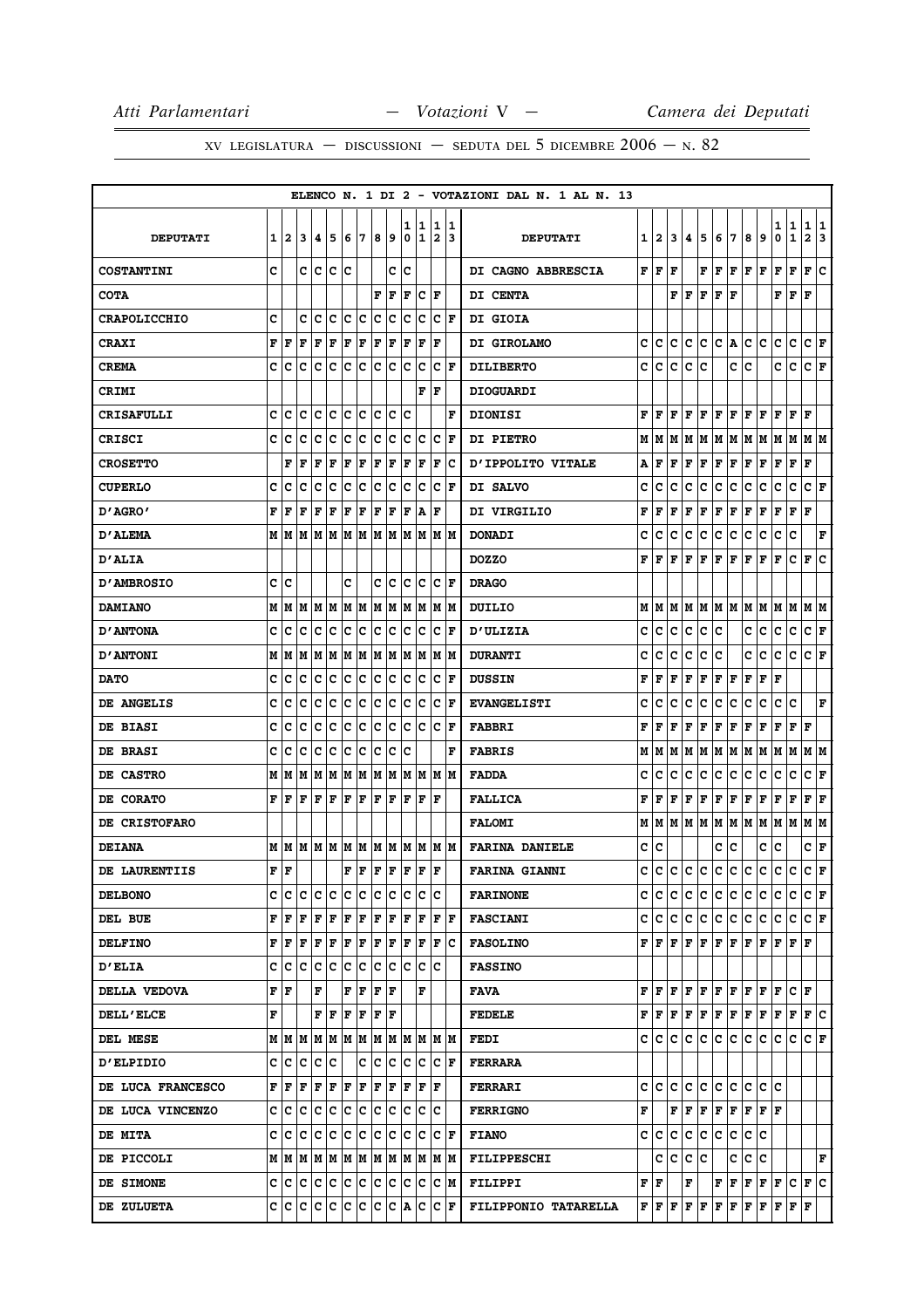|                             |   |                                                           |     |     |             |     |     |                      |      |     |      |                      |                    | ELENCO N. 1 DI 2 - VOTAZIONI DAL N. 1 AL N. 13 |   |                             |   |       |     |             |              |     |              |                    |                                                                                                                                                               |                      |    |
|-----------------------------|---|-----------------------------------------------------------|-----|-----|-------------|-----|-----|----------------------|------|-----|------|----------------------|--------------------|------------------------------------------------|---|-----------------------------|---|-------|-----|-------------|--------------|-----|--------------|--------------------|---------------------------------------------------------------------------------------------------------------------------------------------------------------|----------------------|----|
|                             |   |                                                           |     |     |             |     |     |                      |      | 1   | 1    | 1                    | 1                  |                                                |   |                             |   |       |     |             |              |     |              | 1                  | 1                                                                                                                                                             | 1                    | 1  |
| <b>DEPUTATI</b>             | 1 | $\mathbf{2}$                                              | 13  | 14. | 15          | 6   | 17  | 8                    | و ا  | 0   | 1    | $\overline{2}$       | 13                 | <b>DEPUTATI</b>                                | 1 | $\mathbf{2}$                | 3 | 4     | 5   | 6           | 17           | 8   | 9            | 0                  | $\mathbf{1}$                                                                                                                                                  | $\mathbf{2}$         | 3  |
| <b>FINCATO</b>              |   | c Ic                                                      | ١c  | ١c  | lc          | lc. | lc  | ١c                   | lc   |     |      |                      | F                  | <b>GAROFANI</b>                                | c | c                           | c | c     | lc. | lc.         | lc.          | c   | c            | c                  | c                                                                                                                                                             | C F                  |    |
| FINI GIANFRANCO             |   |                                                           |     |     |             |     |     |                      |      |     |      |                      |                    | <b>GASPARRI</b>                                | F | l F                         | F | l F   |     |             | F            | F   | F            | F                  | F                                                                                                                                                             | l F                  |    |
| FINI GIUSEPPE               | F | F                                                         | l F | F   | l F         | F   | F   | F                    | F    | F   | ΙF   | F                    | lc                 | <b>GELMINI</b>                                 | F | F                           | F | F     | F   | F           | F            | F   | $\mathbf{F}$ | F                  | F                                                                                                                                                             | F                    | c  |
| <b>FIORIO</b>               |   | c                                                         | Ιc  | Ιc  | c           | c   | c   | c                    | c    | c   | Iс   | c                    | lF.                | <b>GENTILI</b>                                 | c | c                           | c | c     | c   | c           | c            | c   | c            | с                  | c                                                                                                                                                             | C F                  |    |
| <b>FIORONI</b>              | М | lм                                                        | M   | lм  | M M         |     | lм  | lм                   | M    | M   | M    | M                    | lм                 | GENTILONI SILVERI                              | М | М                           | М | М     | lм  | м           | lм           | M   | M            | M                  | M                                                                                                                                                             | МM                   |    |
| <b>FISTAROL</b>             |   |                                                           |     |     |             |     |     |                      |      | C   |      |                      | F                  | <b>GERMANA'</b>                                |   |                             |   |       |     |             |              |     |              |                    |                                                                                                                                                               |                      |    |
| <b>FITTO</b>                | F | ١F                                                        | F   | lF. | ١F          | F   | ١F  | l F                  | ١F   | F   | l F  | ΙF                   | Ιc                 | <b>GERMONTANI</b>                              |   |                             |   |       |     |             |              |     |              |                    |                                                                                                                                                               |                      |    |
| <b>FLORESTA</b>             |   |                                                           |     |     |             |     |     |                      |      |     |      |                      |                    | <b>GHIZZONI</b>                                | c | c                           | c | c     | lc. | c           | lc.          | c   | c            | c                  | c                                                                                                                                                             | CF                   |    |
| <b>FLUVI</b>                | c | ١c                                                        | ١c  | Ιc  | Iс          | IC. | Iс  | lc.                  | Iс   | lc. | lc   |                      | C F                | <b>GIACHETTI</b>                               | c | с                           | c | c     | c   | c           | lc.          | c   | c            | c                  | c                                                                                                                                                             | C F                  |    |
| <b>FOGLIARDI</b>            | C | c                                                         | c   | Iс  | c           | Ιc  | c   | c                    | c    | c   | c    | с                    | F                  | <b>GIACOMELLI</b>                              | c | c                           | c | c     | c   |             |              | c   | c            | c                  | с                                                                                                                                                             | с                    | ΙF |
| <b>FOLENA</b>               |   | MM                                                        | lМ  | M   | M           | M   | M   |                      | M  M | M   | lм   |                      | M M                | <b>GIACOMONI</b>                               | F | F                           | F | F     | F   | F           | F            | F   | F            | F                  | F                                                                                                                                                             | ΙF                   |    |
| <b>FONTANA CINZIA MARIA</b> | C | Iс                                                        | c   | Iс  | C           | c   | c   | c                    | c    | C   | c    | c                    | l F                | <b>GIBELLI</b>                                 | F | F                           | F | F     | F   | F           | F            | F   | F            | F                  | c                                                                                                                                                             | F                    | ١c |
| <b>FONTANA GREGORIO</b>     | F | l F                                                       | l F | F   | l F         | ΙF  | l F | l F                  | F    | ΙF  | l F  |                      | F                  | <b>GIORDANO</b>                                |   |                             |   |       |     |             |              |     |              |                    |                                                                                                                                                               |                      |    |
| <b>FORGIONE</b>             |   | MM                                                        | M   | M   | M           |     | M M | M M                  |      |     |      | MMMMM                |                    | GIORGETTI ALBERTO                              | F | lF.                         | F | F   F |     |             |              | F   | F F          |                    |                                                                                                                                                               |                      |    |
| <b>FORLANI</b>              | F | F                                                         | F   | F   | l F         | F   | F   | F                    | F    | F   | ΙF   | F                    | Iс                 | GIORGETTI GIANCARLO                            |   |                             |   |       |     |             |              |     |              |                    |                                                                                                                                                               |                      |    |
| <b>FORMISANO</b>            | F |                                                           | F   | l F | F           | F   | F   | F                    | F    | F   | F    | F                    | ١A                 | <b>GIOVANARDI</b>                              |   | F F F                       |   | lF.   | F   | F           | lF.          | l F |              | F                  | F                                                                                                                                                             | F                    |    |
| <b>FOTI</b>                 | F | F                                                         | F   | F   | l F         | F   | F   | ΙF                   | F    | ΙF  | F    | F                    | Ιc                 | <b>GIOVANELLI</b>                              | c | c                           | c | c     | с   | c           | с            | с   | c            | с                  | с                                                                                                                                                             | C F                  |    |
| <b>FRANCESCATO</b>          | c | c                                                         | c   |     | C           | Ιc  |     | c                    | с    | c   | Ιc   | c                    | lF.                | <b>GIRO</b>                                    | F | F                           | F | F     | F   | $\mathbf F$ | F            | F   | F            | F                  | F                                                                                                                                                             | F                    |    |
| <b>FRANCESCHINI</b>         | М | M                                                         | lМ  | lм  | M           | M M |     | lм                   | lм   | M   | lМ   | M                    | lм                 | <b>GIUDICE</b>                                 |   | F                           |   |       |     | F           | $\mathbf{F}$ | F   | F            | $\mathbf{F}$       |                                                                                                                                                               |                      | C  |
| <b>FRANCI</b>               | c | Iс                                                        | Ιc  | Iс  | Ιc          |     | c   | Iс                   | Iс   | c   | ١c   | c                    | l F                | <b>GIUDITTA</b>                                | c | c                           | c | c     | c   | c           | c            | с   | c            | c                  | c                                                                                                                                                             | c                    | ΙF |
| <b>FRANZOSO</b>             | М | lм                                                        | lМ  | lм  | M M         |     | lм  |                      | M  M | lм  | lМ   |                      | M  M               | <b>GIULIETTI</b>                               | c | c                           | c | c     | c   | c           | c            | c   | c            |                    | c                                                                                                                                                             | с                    | F  |
| <b>FRASSINETTI</b>          | F | F                                                         | F   | F   | l F         | F   | F   | F                    | F    | F   | F    | F                    |                    | GOISIS                                         | F | F                           | F | F     | F   | F           | F            | F   | F            | F                  | c                                                                                                                                                             | F                    | c  |
| <b>FRATTA PASINI</b>        | F | l F                                                       | ١F  | lF. | ١F          | F   | F   | l F                  | ١F   |     | F    | F                    | Ιc                 | GOZI                                           | c | c                           | c | c     | c   | c           | c            | с   | c            | с                  | c                                                                                                                                                             | C F                  |    |
| <b>FRIAS</b>                | C | c                                                         |     |     |             | c   | c   | c                    | c    | c   | Ιc   | с                    | F                  | <b>GRASSI</b>                                  | c | c                           | с | c     |     | c           | с            | c   | c            | с                  | c                                                                                                                                                             | с                    | F  |
| <b>FRIGATO</b>              | C | c                                                         | c   | c   | ∣c          | c   | ∣c  | c                    | c    | c   | c    | c                    | lF.                | <b>GRECO</b>                                   |   | F                           | F | F     | F   | $\mathbf F$ | F            | F   | F            | F                  | F                                                                                                                                                             | F                    |    |
| <b>FRONER</b>               | Ć | c                                                         | c   | c.  | c c         |     | c c |                      | c    | lc  | c    | C                    | F                  | GRILLINI                                       |   | C.                          | C | C.    | lc. | lc.         | lc.          | c.  | lc.          | c                  | lc.                                                                                                                                                           | lc.                  | ١F |
| <b>FUGATTI</b>              |   | ${\bf F} \parallel {\bf F} \parallel {\bf F}$             |     | F F |             | F   | F   | $ {\bf F}  {\bf F} $ |      | F   | Ιc   | F                    | ΙC                 | GRIMALDI                                       |   |                             |   |       |     |             |              |     |              |                    |                                                                                                                                                               |                      |    |
| <b>FUMAGALLI</b>            |   | c  c                                                      |     |     |             |     |     | C C C C C            |      |     | c c  | $ {\bf C}  {\bf F} $ |                    | <b>GRIMOLDI</b>                                |   |                             |   |       |     |             |              |     |              |                    | ${\bf F}\, \, {\bf F}\, \, {\bf F}\, \, {\bf F}\, \, {\bf F}\, \, {\bf F}\, \, {\bf F}\, \, {\bf F}\, \, {\bf F}\, \, {\bf F}\, \, {\bf F}\, \, {\bf F}\, \,$ |                      |    |
| <b>FUNDARO'</b>             |   |                                                           |     |     |             |     |     |                      | c    | Iс  | Iс   |                      | C F                | <b>GUADAGNO</b>                                |   | c  c                        | c | c     | lc. | c           | c            | c   | c            | c                  | c                                                                                                                                                             | $ {\bf C}  {\bf F} $ |    |
| <b>GALANTE</b>              |   | $M$   $M$   $M$   $M$   $M$   $M$   $M$   $M$   $M$   $M$ |     |     |             |     |     |                      |      |     |      |                      | M M                | <b>HOLZMANN</b>                                | F | F                           | F | F F   |     | F F         |              | F F |              | $F$ $F$            |                                                                                                                                                               | F C                  |    |
| <b>GALATI</b>               |   | M   M   M   M   M   M   M   M   M                         |     |     |             |     |     |                      |      |     | M M  |                      | M M                | <b>IACOMINO</b>                                | c | c                           | c | с     | c   | c           | c            | c   | c            | c                  | c                                                                                                                                                             | c                    |    |
| <b>GALEAZZI</b>             |   | c c c                                                     |     | ∣c  | ∣c          | c   |     | с                    | ∣c   | c   | c    | c                    | F                  | <b>IANNARILLI</b>                              | F | F                           | F | F     | F   | F           | F            | F   | F            | F                  | F                                                                                                                                                             | F C                  |    |
| <b>GALLETTI</b>             | F | F                                                         | F   | F   | F           | F   | F   | F                    | F    | lF. | l F  | F                    | Ιc                 | <b>IANNUZZI</b>                                | c | lc.                         | c | c     | c   | c.          | c            | c.  | c            | c                  | c                                                                                                                                                             | C F                  |    |
| <b>GALLI</b>                |   | F  F                                                      | F   | F   | F           | F   | F   | F                    | F    | F   | F    | ΙF                   |                    | <b>INCOSTANTE</b>                              | c | c                           | c | c     | lc. | lc.         | c            | c   | c            | c                  | С                                                                                                                                                             | $ C $ $\mathbf{F}$   |    |
| <b>GAMBA</b>                | F |                                                           | F   |     | $\mathbf F$ | ١F  | F   | F                    | F    | F   | ١F   |                      | $ {\bf F} {\bf C}$ | <b>INTRIERI</b>                                |   | c c c                       |   | c c   |     |             | c            | c   | c            | c                  | c                                                                                                                                                             | C F                  |    |
| <b>GAMBESCIA</b>            |   | c  c                                                      | ١c  | Ιc  | Ιc          | Iс  | ΙC  | Ιc                   | Iс   | Iс  | Iс   |                      | C F                | <b>JANNONE</b>                                 |   | FF                          |   |       |     | F           | F            | F   | F            | F F                |                                                                                                                                                               | F C                  |    |
| <b>GARAGNANI</b>            | F | F                                                         | F   | F F |             | F F |     | F F                  |      |     | F  F | F                    | ΙC                 | <b>KHALIL</b>                                  | c | c c                         |   | ∣c∶   | c   | c.          | c            | c   | c            | c                  | c                                                                                                                                                             |                      | F  |
| <b>GARAVAGLIA</b>           |   | F  F                                                      | l F |     | $\mathbf F$ | F   | F   | F                    | F    | F   | Iс   | F                    | Iс                 | <b>LA FORGIA</b>                               | c | c                           | c | с     | IС  | с           | c            | c   | c            | c                  | c                                                                                                                                                             | $ C $ $\mathbf{F}$   |    |
| <b>GARDINI</b>              |   | F F                                                       | ١F  | lF. | F           | lF. | F   | F                    | F    | lF. | lF   | l F                  | Ιc                 | LAGANA' FORTUGNO                               |   | c c c                       |   | lc.   | c   | c           | c            | c.  | c            | c                  | c                                                                                                                                                             | C F                  |    |
| GARNERO SANTANCHE'          |   |                                                           |     |     |             |     |     |                      |      |     |      |                      |                    | <b>LAINATI</b>                                 |   | ${\bf F}$ $\bf{F}$ $\bf{F}$ |   |       |     | F F F F     |              | F F |              | $\bf F \,   \bf F$ |                                                                                                                                                               | F                    |    |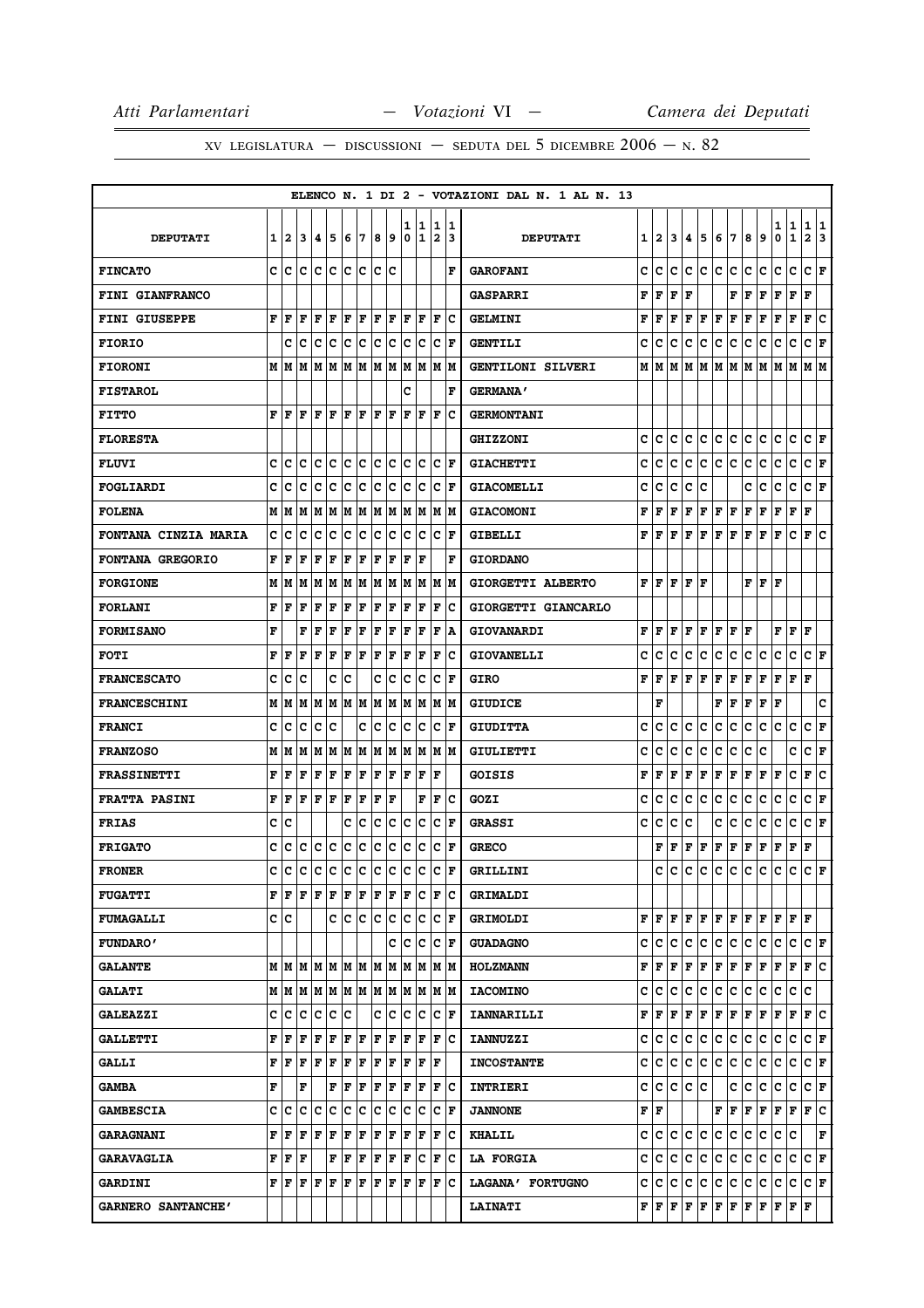|                    |   |                                           |                                                                                                                                                                          |         |     |       |     |         |                        |        |                      |                     |                      | ELENCO N. 1 DI 2 - VOTAZIONI DAL N. 1 AL N. 13 |   |           |                     |                                                                                        |                                                                                        |                       |           |    |                                                                                                                                                                                         |                    |                   |                                          |  |
|--------------------|---|-------------------------------------------|--------------------------------------------------------------------------------------------------------------------------------------------------------------------------|---------|-----|-------|-----|---------|------------------------|--------|----------------------|---------------------|----------------------|------------------------------------------------|---|-----------|---------------------|----------------------------------------------------------------------------------------|----------------------------------------------------------------------------------------|-----------------------|-----------|----|-----------------------------------------------------------------------------------------------------------------------------------------------------------------------------------------|--------------------|-------------------|------------------------------------------|--|
| <b>DEPUTATI</b>    | 1 | 2                                         | 13                                                                                                                                                                       | 14.     | 15  | 6     | 17  | 8       | و                      | ı<br>0 | 1<br>1               | 1<br>$\overline{2}$ | 1<br>13              | <b>DEPUTATI</b>                                |   | 12        | 3 <sup>1</sup>      | 4                                                                                      | 5                                                                                      | 6   7                 |           | 8  | 9                                                                                                                                                                                       | 1<br>0             | 1<br>$\mathbf{1}$ | 1<br> 1<br>$\mathbf{2}$<br>3             |  |
| LA LOGGIA          | F |                                           | F                                                                                                                                                                        | l F     | ΙF  | F     | F   | l F     |                        |        | F  F                 | l F                 | Ιc                   | <b>MANCUSO</b>                                 | F | lF.       | F                   | $\mathbf F$                                                                            | F                                                                                      | l F                   |           |    |                                                                                                                                                                                         | F                  | F                 | F<br>١c                                  |  |
| LA MALFA           | F | ١F                                        | l F                                                                                                                                                                      | F       | ΙF  | F     | F   | F F     |                        | lF.    | ١F                   | ΙF                  | Iс                   | <b>MANTINI</b>                                 | c | c         | c                   | c                                                                                      | c                                                                                      | c.                    | c         | c. | lc.                                                                                                                                                                                     | c                  | c                 | C F                                      |  |
| <b>LAMORTE</b>     | F | l F                                       | F                                                                                                                                                                        | F       | l F | F     | F   | l F     |                        |        |                      |                     |                      | <b>MANTOVANI</b>                               | c | c         | c                   | c                                                                                      | с                                                                                      | c                     |           |    |                                                                                                                                                                                         | c                  |                   | F                                        |  |
| <b>LANDOLFI</b>    |   | $M$   $M$   $M$   $M$   $M$   $M$   $M$   |                                                                                                                                                                          |         |     |       |     |         |                        |        |                      | M  M  M  M  M  M    |                      | <b>MARAN</b>                                   | c | c         | c                   | c                                                                                      | c                                                                                      | c.                    | c         | c. | c                                                                                                                                                                                       | c                  | c                 | $ {\bf C}  {\bf F} $                     |  |
| <b>LANZILLOTTA</b> |   | MM                                        | lм                                                                                                                                                                       | M M M M |     |       |     | MM      |                        | lм     | lм                   |                     | M M                  | <b>MARANTELLI</b>                              | c | c         | c                   | c                                                                                      | с                                                                                      | c                     | c         | с  | c                                                                                                                                                                                       | c                  | c                 | c<br>F                                   |  |
| <b>LARATTA</b>     |   | c Ic                                      | c c c                                                                                                                                                                    |         |     | c c   |     | lc.     | c                      | lc.    | lc                   |                     | $ {\bf C}  {\bf F} $ | <b>MARCAZZAN</b>                               | F | F         | F                   | F                                                                                      | F                                                                                      | F                     | F         | F  | $\mathbf{F}$                                                                                                                                                                            | F                  | F                 | lc.<br>F                                 |  |
| LA RUSSA           |   |                                           |                                                                                                                                                                          |         |     |       |     |         |                        |        |                      |                     |                      | <b>MARCENARO</b>                               | c | c         | c                   | с                                                                                      | c                                                                                      | c                     | c         | c  | с                                                                                                                                                                                       | с                  | c                 | C F                                      |  |
| <b>LATTERI</b>     |   | c Ic                                      | lc.                                                                                                                                                                      | ١c      | lc  | ١c    | lc  | lc Ic   |                        | ΙC     | Iс                   | c                   | lF.                  | <b>MARCHI</b>                                  | c | c         | c                   | c                                                                                      | lc.                                                                                    | c                     | c         | c  | c                                                                                                                                                                                       | c                  | c                 | C F                                      |  |
| <b>LAURINI</b>     |   |                                           |                                                                                                                                                                          |         |     |       |     |         |                        |        | F                    | F                   | ΙC                   | <b>MARGIOTTA</b>                               | c | c         | c                   | c                                                                                      | c                                                                                      | c                     | c         | с  | c                                                                                                                                                                                       | c                  | c                 | $ C $ F                                  |  |
| LAZZARI            | F | F                                         | l F                                                                                                                                                                      | F       | ΙF  | F     | F   | F       | F                      | F      | ΙF                   | F                   |                      | <b>MARIANI</b>                                 | c | c         | c                   | c                                                                                      | с                                                                                      | c                     | с         | с  | с                                                                                                                                                                                       | с                  | с                 | c<br>F                                   |  |
| LEDDI MAIOLA       | c | lc                                        | Iс                                                                                                                                                                       | Ιc      | c   | c     | c   | c       | c                      | c      | c                    | c                   | F                    | <b>MARINELLO</b>                               | F | F         | F                   | F                                                                                      | F                                                                                      | F                     | F         | F  | F                                                                                                                                                                                       | F                  | F                 | F<br> c                                  |  |
| <b>LENNA</b>       |   |                                           |                                                                                                                                                                          |         |     |       |     |         |                        | F      | ΙF                   | F                   | c                    | <b>MARINO</b>                                  | c | c         | c                   | c                                                                                      | с                                                                                      | c                     | с         | с  | c                                                                                                                                                                                       | c                  | c                 | c<br> F                                  |  |
| LENZI              |   | c Ic                                      | lc.                                                                                                                                                                      | lc.     | lc  | lc.   | c   | lc.     | lc                     | c      | lc                   | c                   | F                    | <b>MARONE</b>                                  | c | c         | C                   | c                                                                                      | c                                                                                      | c                     | c         | c  | c                                                                                                                                                                                       | c                  | C                 | $\mathbf F$                              |  |
| <b>LEO</b>         |   |                                           |                                                                                                                                                                          |         |     |       |     |         |                        |        |                      |                     |                      | <b>MARONI</b>                                  | М | M         | lМ                  |                                                                                        |                                                                                        | M   M   M   M   M     |           |    |                                                                                                                                                                                         |                    |                   | MMMM                                     |  |
| <b>LEONE</b>       | F | F                                         | F                                                                                                                                                                        | F       | l F | F     | F   | F       | F                      | F      | ΙF                   | F                   | F                    | <b>MARRAS</b>                                  | F | F         | F                   | $\mathbf F$                                                                            | F                                                                                      |                       |           |    |                                                                                                                                                                                         |                    |                   | c                                        |  |
| <b>LEONI</b>       | т | IΤ                                        | IΤ                                                                                                                                                                       | IТ      | IΤ  | T T   |     | $T$ $T$ |                        | ľТ     | IΤ                   | T                   | IΤ                   | <b>MARTELLA</b>                                | c | с         | c                   | c                                                                                      | c                                                                                      | c                     | lc.       | C  | c                                                                                                                                                                                       | C                  | lc                | F                                        |  |
| LETTA              |   | MIM                                       | lМ                                                                                                                                                                       | lМ      | M   | M     | M   | M M     |                        | lМ     | lМ                   | lм                  | lМ                   | MARTINELLI                                     | F | F         | F                   | F                                                                                      | F                                                                                      | F                     |           | F  | F                                                                                                                                                                                       | F                  |                   | C                                        |  |
| LEVI               |   | M   M   M                                 |                                                                                                                                                                          |         | MM  |       | M M | M M     |                        |        | MM                   |                     | M  M                 | <b>MARTINELLO</b>                              | F | l F       | F                   | lF.                                                                                    | F                                                                                      | F F                   |           | F  | F                                                                                                                                                                                       | $F$ $\overline{F}$ |                   | F<br>١c                                  |  |
| <b>LICANDRO</b>    | c | lc                                        | lc.                                                                                                                                                                      | lc.     | c   | Ιc    |     | c       | Ιc                     | lc.    | lc.                  | c                   | F                    | <b>MARTINO</b>                                 |   |           |                     |                                                                                        |                                                                                        |                       |           |    |                                                                                                                                                                                         |                    |                   |                                          |  |
| LICASTRO SCARDINO  | F | ١F                                        | l F                                                                                                                                                                      | F       | F   | F     | F   | ΙF      | F                      | F      | F                    |                     | c                    | <b>MARTUSCIELLO</b>                            |   |           |                     |                                                                                        |                                                                                        |                       |           |    |                                                                                                                                                                                         |                    |                   |                                          |  |
| LI CAUSI           | c | Iс                                        | lc.                                                                                                                                                                      | lc.     | Ιc  | Ιc    | ΙC  | lc.     | Iс                     | lc.    | Iс                   | c                   | lF.                  | <b>MASCIA</b>                                  | c | ١c        |                     | c                                                                                      | lc.                                                                                    | c                     | lc        |    | c                                                                                                                                                                                       |                    |                   |                                          |  |
| LION               |   |                                           |                                                                                                                                                                          |         |     |       |     |         |                        |        | c                    | c                   |                      | <b>MATTARELLA</b>                              | М | M         | lМ                  | М                                                                                      | M                                                                                      | M                     | M   M   M |    |                                                                                                                                                                                         | M                  | M                 | M  M                                     |  |
| LISI               | F | ١F                                        | F                                                                                                                                                                        | lF.     | ١F  | F F   |     | F F     |                        | F      | lF.                  | ΙF                  |                      | <b>MAZZARACCHIO</b>                            | F | F F       |                     | F F                                                                                    |                                                                                        | F                     | F         | F  | F                                                                                                                                                                                       | F                  | F                 | F C                                      |  |
| <b>LOCATELLI</b>   | c | с                                         | c                                                                                                                                                                        | с       | Iс  | c     | c   | Iс      | c                      | c      | c                    |                     | IF                   | <b>MAZZOCCHI</b>                               |   | MIM       | M                   | M                                                                                      | M                                                                                      | M                     | M M       |    | MM                                                                                                                                                                                      |                    | M                 | M M                                      |  |
| <b>LOMAGLIO</b>    | c | c                                         | c                                                                                                                                                                        | c       | c   | c     |     | c       |                        | с      | c                    | c                   |                      | <b>MAZZONI</b>                                 |   |           |                     |                                                                                        |                                                                                        |                       |           |    |                                                                                                                                                                                         |                    |                   |                                          |  |
| LOMBARDI           | c | c                                         | c                                                                                                                                                                        |         |     | c     | c   | c c     |                        | lc     |                      | C.                  |                      | $F$ MELANDRI                                   |   |           |                     |                                                                                        |                                                                                        |                       |           |    |                                                                                                                                                                                         |                    |                   | м м м м м м м м м м м м                  |  |
| <b>LO MONTE</b>    |   |                                           | $\mathbf{F} \left  \mathbf{F} \right. \left  \mathbf{F} \right. \left  \mathbf{F} \right. \left  \mathbf{F} \right. \left  \mathbf{F} \right. \left  \mathbf{F} \right.$ |         |     |       |     | F F     |                        |        | $ {\bf F}  {\bf F} $ |                     |                      | MELE                                           |   |           |                     |                                                                                        | $\mathbf{F} \left  \mathbf{F} \right  \mathbf{F} \left  \mathbf{F} \right  \mathbf{F}$ |                       | F         | F  | F                                                                                                                                                                                       | F                  | F F               |                                          |  |
| <b>LONGHI</b>      |   | e le le le le le le le le le le le        |                                                                                                                                                                          |         |     |       |     |         |                        |        |                      |                     |                      | <b>MELLANO</b>                                 |   | c c       |                     |                                                                                        |                                                                                        | c                     |           | c  |                                                                                                                                                                                         |                    |                   | C A C C F                                |  |
| LO PRESTI          |   |                                           |                                                                                                                                                                          |         |     |       |     |         |                        |        |                      |                     |                      | <b>MELONI</b>                                  |   | M   M   M |                     | M                                                                                      | M                                                                                      | M M                   |           |    |                                                                                                                                                                                         |                    |                   | M  M  M  M  M  M                         |  |
| <b>LOVELLI</b>     |   | c  c                                      |                                                                                                                                                                          |         |     |       |     |         | c  c  c  c  c  c  c  c |        |                      |                     | $ {\bf C}  {\bf F} $ | <b>MENIA</b>                                   |   |           |                     | $\mathbf{F} \left  \mathbf{F} \right  \mathbf{F} \left  \mathbf{F} \right  \mathbf{F}$ |                                                                                        | F F                   |           |    | F F F                                                                                                                                                                                   |                    |                   |                                          |  |
| <b>LUCA'</b>       |   | M   M   M   M   M   M   M   M   M   M     |                                                                                                                                                                          |         |     |       |     |         |                        |        |                      |                     | M M                  | <b>MEREU</b>                                   |   |           | ${\bf F}$ ${\bf F}$ | F F                                                                                    |                                                                                        | F F F F               |           |    |                                                                                                                                                                                         | F A F              |                   |                                          |  |
| <b>LUCCHESE</b>    |   | ${\bf F}$ $\bf F$ $\bf F$ $\bf F$ $\bf F$ |                                                                                                                                                                          |         |     | F F F |     |         |                        |        | $ {\bf F}  {\bf F} $ | F C                 |                      | <b>MERLO GIORGIO</b>                           |   |           |                     |                                                                                        | c c c c c c                                                                            |                       | lc.       | c. | lc.                                                                                                                                                                                     | С                  |                   | $ C C $ $\mathbf{F}$                     |  |
| LULLI              |   | c c c c c c c c                           |                                                                                                                                                                          |         |     |       |     | c c     |                        | c      | Iс                   | c                   | ١F                   | MERLO RICARDO ANTONIO                          |   |           |                     |                                                                                        |                                                                                        |                       |           |    |                                                                                                                                                                                         |                    |                   |                                          |  |
| <b>LUMIA</b>       |   | c c c c c c                               |                                                                                                                                                                          |         |     |       |     |         | C C                    |        | c c                  |                     | $ {\bf C}  {\bf F} $ | <b>MERLONI</b>                                 |   |           |                     |                                                                                        |                                                                                        | c c c c c c c c c c c |           |    |                                                                                                                                                                                         |                    |                   | IC IC IC IF                              |  |
| <b>LUONGO</b>      |   | c c c c c c c c                           |                                                                                                                                                                          |         |     |       |     | c c     |                        |        | c c                  |                     | F                    | <b>META</b>                                    |   |           |                     |                                                                                        |                                                                                        |                       |           |    |                                                                                                                                                                                         |                    |                   |                                          |  |
| LUPI               |   |                                           |                                                                                                                                                                          |         |     |       |     | F F F   |                        |        | F F                  | F                   |                      | <b>MIGLIAVACCA</b>                             |   |           |                     |                                                                                        |                                                                                        |                       |           |    |                                                                                                                                                                                         |                    |                   |                                          |  |
| <b>LUSETTI</b>     |   | c c c c c c c                             |                                                                                                                                                                          |         |     |       |     |         | C C                    |        | c                    |                     | $ {\bf C}  {\bf F} $ | MIGLIOLI                                       |   |           |                     |                                                                                        |                                                                                        |                       |           |    |                                                                                                                                                                                         |                    |                   | c  c  c  c  c  c  c  c  c  c  c  c  c  F |  |
| <b>LUSSANA</b>     |   | F F                                       | F F F                                                                                                                                                                    |         |     | F F   |     | F F     |                        | F      | Iс                   | F                   | ∣c                   | <b>MIGLIORE</b>                                |   |           |                     |                                                                                        |                                                                                        |                       |           |    |                                                                                                                                                                                         |                    |                   |                                          |  |
| <b>MADERLONI</b>   |   | c c c c c                                 |                                                                                                                                                                          |         |     | c c   |     | c c     |                        | c      | c                    | c                   | F                    | <b>MIGLIORI</b>                                |   |           |                     |                                                                                        |                                                                                        |                       |           |    | $\mathbf{F} \,   \, \mathbf{F} \,   \, \mathbf{F} \,   \, \mathbf{F} \,   \, \mathbf{F} \,   \, \mathbf{F} \,   \, \mathbf{F} \,   \, \mathbf{F} \,   \, \mathbf{F} \,   \, \mathbf{F}$ |                    |                   | c                                        |  |
| <b>MANCINI</b>     |   | C  C C  C C  C C  C C  C                  |                                                                                                                                                                          |         |     |       |     |         |                        |        |                      |                     |                      | <b>MILANA</b>                                  |   |           |                     |                                                                                        |                                                                                        | c c c c c c c c c c c |           |    |                                                                                                                                                                                         | c c                |                   | $ {\bf C}  {\bf F} $                     |  |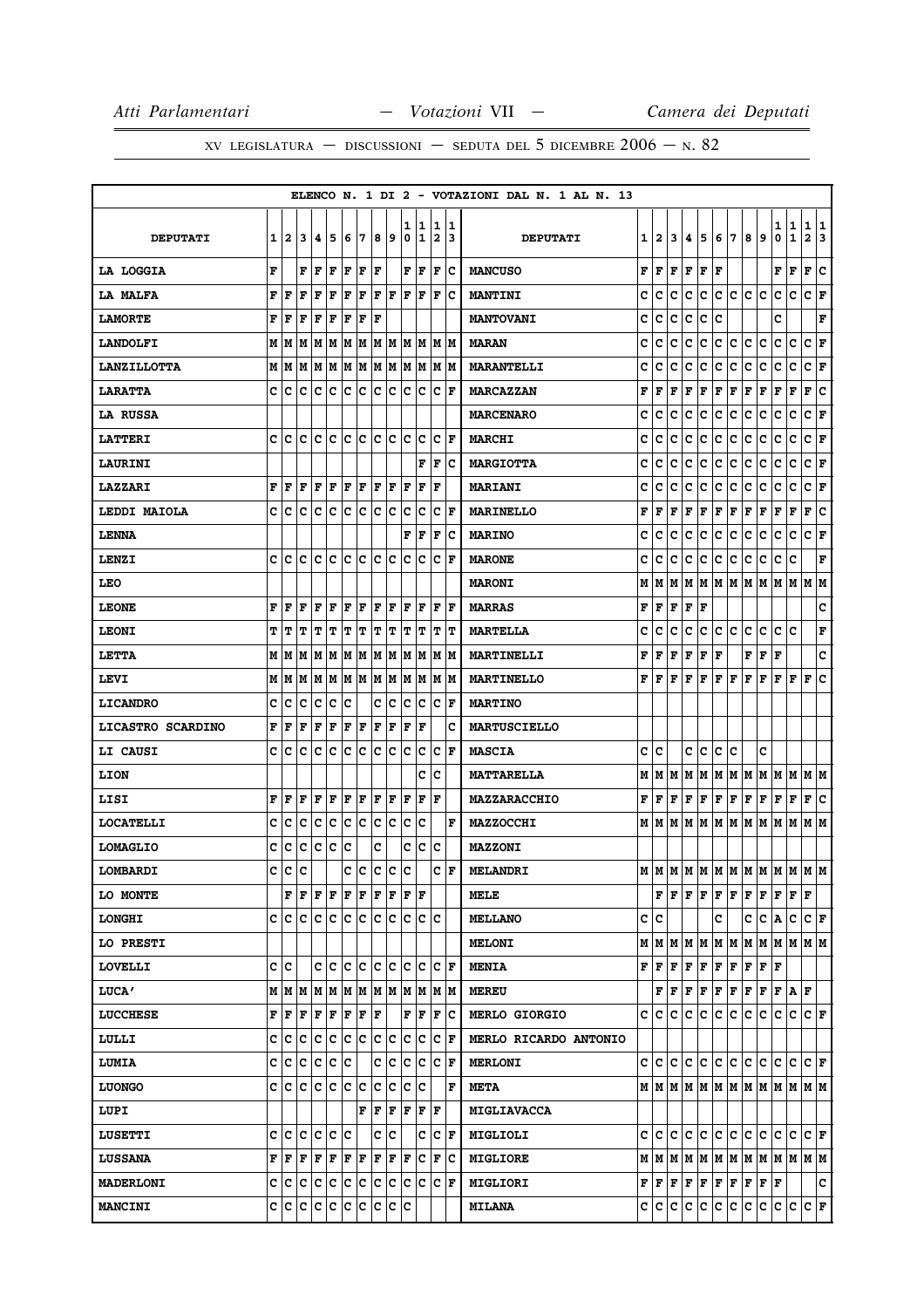|                         |   |              |     |    |     |     |     |     |     |             |                  |                      |         | ELENCO N. 1 DI 2 - VOTAZIONI DAL N. 1 AL N. 13 |   |                                      |     |     |              |              |     |     |                                                                                                                                                                                         |                                                                                                                                                                                                                                                                                              |                   |                      |         |
|-------------------------|---|--------------|-----|----|-----|-----|-----|-----|-----|-------------|------------------|----------------------|---------|------------------------------------------------|---|--------------------------------------|-----|-----|--------------|--------------|-----|-----|-----------------------------------------------------------------------------------------------------------------------------------------------------------------------------------------|----------------------------------------------------------------------------------------------------------------------------------------------------------------------------------------------------------------------------------------------------------------------------------------------|-------------------|----------------------|---------|
| <b>DEPUTATI</b>         | 1 | $\mathbf{2}$ | 3   | 4  | 5   | 6   | 7   | 8   | 9   | 1<br>0      | 1<br>$\mathbf 1$ | 1<br>$\overline{2}$  | 11<br>3 | <b>DEPUTATI</b>                                | 1 | $\mathbf{2}$                         | 3   | 4   | 5            | 6            | 17  | 8   | 9                                                                                                                                                                                       | 1<br>0                                                                                                                                                                                                                                                                                       | 1<br>$\mathbf{1}$ | 1<br>$\mathbf{2}$    | 11<br>3 |
| <b>MILANATO</b>         | F | F            | l F | F  | l F | F   | l F | F   | F   | F           | F                | F                    | Ιc      | ORLANDO ANDREA                                 | c | lc.                                  | c   | c   | lc.          | c            | lc. | c   | с                                                                                                                                                                                       | c                                                                                                                                                                                                                                                                                            | lc.               | C F                  |         |
| <b>MINARDO</b>          | F | F            | F   | F  | F   | F   | F   | F   | ΙF  |             |                  |                      |         | ORLANDO LEOLUCA                                |   |                                      |     |     |              | c            | c   | с   | c                                                                                                                                                                                       | с                                                                                                                                                                                                                                                                                            | c                 | c                    |         |
| <b>MINASSO</b>          | F | F            | F   | F  | F   | F   | F   | F   | F   | F           |                  |                      | C       | <b>OSSORIO</b>                                 | c | c                                    | c   | c   | c            | c            | c   | с   | c                                                                                                                                                                                       | Α                                                                                                                                                                                                                                                                                            | c                 |                      | F       |
| <b>MINNITI</b>          |   | M   M        | M   | M  | M   | M   | M   | M   | M   | M           | M                | M  M                 |         | <b>OTTONE</b>                                  | c | c                                    | c   | c   | c            | с            | c   | с   | с                                                                                                                                                                                       | c                                                                                                                                                                                                                                                                                            | c                 | C F                  |         |
| <b>MISIANI</b>          | c | c            | c   | c  | c   | c   |     |     | c   | c           | c                | c                    | l F     | PAGLIARINI                                     | М | м                                    | M   | M   | M            | M            | M   | M   | M                                                                                                                                                                                       | M                                                                                                                                                                                                                                                                                            | M                 | M                    | M       |
| <b>MISITI</b>           | c | c            | c   | c  | c   | c   | ∣c  | c   | c   | c           | c                | c                    |         | PALMIERI                                       | F |                                      | F   | F   | F            | F            | F   | F   | F                                                                                                                                                                                       | F                                                                                                                                                                                                                                                                                            | F                 | F                    | c       |
| <b>MISTRELLO DESTRO</b> | F | F            | F   | F  | F   | F   | F   | F   | F   | $\mathbf F$ | F                | F                    | c       | <b>PALOMBA</b>                                 | c | c                                    | c   | c   | c            | c            | с   | c   |                                                                                                                                                                                         | c                                                                                                                                                                                                                                                                                            | c                 | c                    | F       |
| <b>MISURACA</b>         | F | F            | F   | F  | F   | F   | F   | F   | F   | F           | F                | $\mathbf F$          | Ιc      | <b>PALUMBO</b>                                 | F | F                                    | F   | F   | F            | $\mathbf F$  | F   | F   | F                                                                                                                                                                                       | F                                                                                                                                                                                                                                                                                            | $\mathbf F$       | F                    | ١c      |
| <b>MOFFA</b>            |   |              |     |    |     | F   | F   |     | F   | l F         | F                | ΙF                   | c       | <b>PANIZ</b>                                   | F | F                                    | F   | F   | F            | F            | F   | F   | F                                                                                                                                                                                       | F                                                                                                                                                                                                                                                                                            | $\mathbf{F}$      | F                    | lc.     |
| <b>MONACO</b>           | М | M            | M   | M  | M   | M   | M   | M   | M   | M           | M                | М                    | M       | PAOLETTI TANGHERONI                            | F | F                                    | F   | F   | $\mathbf{F}$ | $\mathbf F$  | F   | F   | F                                                                                                                                                                                       | F                                                                                                                                                                                                                                                                                            | $\mathbf F$       | F                    |         |
| <b>MONDELLO</b>         | F | l F          |     | F  | F   | F   | F   | F   | F   |             |                  |                      |         | <b>PAPINI</b>                                  | c | c                                    | c   | c   | c            | c            | c   | c   |                                                                                                                                                                                         | c                                                                                                                                                                                                                                                                                            | c                 |                      | F       |
| <b>MONTANI</b>          | F | F            | F   | F  | F   | F   | F   | F   | F   | F           | с                | ΙF                   | с       | <b>PARISI</b>                                  | М | м                                    | M   | м   | M            | M            | M   | M   | M                                                                                                                                                                                       | M                                                                                                                                                                                                                                                                                            | M                 | M                    | lМ      |
| <b>MORMINO</b>          |   |              |     |    |     |     |     |     |     |             |                  |                      |         | <b>PAROLI</b>                                  | F | F                                    | F   | F   | F            | F            | F   | F   | F                                                                                                                                                                                       | F                                                                                                                                                                                                                                                                                            | F                 | F                    | c       |
| <b>MORONI</b>           | F | F            | l F | F  | l F | ΙF  | F   | F   | ΙF  |             | F                | F                    |         | <b>PATARINO</b>                                |   |                                      |     |     |              |              |     |     | F                                                                                                                                                                                       | F                                                                                                                                                                                                                                                                                            | F                 |                      |         |
| <b>MORRI</b>            | c | c            | c   | c  | c   | c   | c   | c   | с   | c           | c                | с                    | ΙF      | PECORARO SCANIO                                |   | MIM                                  | M   | M   | M            | M   M   M    |     |     | M                                                                                                                                                                                       | M                                                                                                                                                                                                                                                                                            | M                 | M  M                 |         |
| <b>MORRONE</b>          | М | M            | M   | M  | M   | M   | M   | M   | M   | M           | M                | М                    | M       | <b>PECORELLA</b>                               |   |                                      |     |     |              |              |     |     |                                                                                                                                                                                         | F                                                                                                                                                                                                                                                                                            | F                 | F                    |         |
| <b>MOSELLA</b>          | c | c            | c   | c  | c   | c   | ∣c  | c   | c   | c           | с                | c                    | l F     | <b>PEDICA</b>                                  | c | c                                    | c   | c   | c            | c            | c   | c   | c                                                                                                                                                                                       | с                                                                                                                                                                                                                                                                                            | с                 | CF                   |         |
| МОТТА                   | c | c            | c   | c  | c   | c   | c   | c   | c   | c           | c                | c                    | F       | <b>PEDRINI</b>                                 |   |                                      |     |     |              |              |     |     |                                                                                                                                                                                         |                                                                                                                                                                                                                                                                                              |                   |                      |         |
| <b>MUNGO</b>            | c | c            | c   | c  | c   | c   | c   | c   | с   | c           | c                | c                    | F       | PEDRIZZI                                       | F | F                                    | F   | F   | F            | F            | Г   | F   | Г                                                                                                                                                                                       | F                                                                                                                                                                                                                                                                                            | F                 | F                    | c       |
| <b>MURA</b>             | c |              | c   | c  | C   | c   | c   | C   | c   |             | c                |                      | F       | PEDULLI                                        | c | c                                    | c   | c   | с            | c            | lc. | c.  | c                                                                                                                                                                                       | с                                                                                                                                                                                                                                                                                            | C                 | C F                  |         |
| <b>MURGIA</b>           |   |              |     |    |     |     |     |     |     |             |                  |                      |         | <b>PEGOLO</b>                                  | c | c                                    | c   | c   | c            | c            |     |     |                                                                                                                                                                                         | c                                                                                                                                                                                                                                                                                            | c                 |                      | F       |
| <b>MUSI</b>             | C | c            | c   | c  | c   | c   | c   | c   | Ιc  | c           | c                | c                    | ΙF      | <b>PELINO</b>                                  | F | F                                    | F   | F   | F            | F            | F   | F   | F                                                                                                                                                                                       | F                                                                                                                                                                                                                                                                                            | F                 | F                    | ١c      |
| MUSSI                   | М | M            | lМ  | M  | M   | M   | M   | M M |     | M           | M                | M M                  |         | <b>PELLEGRINO</b>                              | c | c                                    | с   | c   | c            | $\mathbf{C}$ | c   | c   | c                                                                                                                                                                                       | c                                                                                                                                                                                                                                                                                            | c                 | c                    | F       |
| <b>NACCARATO</b>        | c | c            | c   | c  | c   | c   | ∣c  | c   | c   | c           | c                | c                    | ΙF      | PEPE ANTONIO                                   |   |                                      |     |     |              | F            | F   |     | F                                                                                                                                                                                       | F                                                                                                                                                                                                                                                                                            | F                 | F                    |         |
| NAN                     | F | l F          |     | F  | F   | F   | F   | F   | F   |             |                  |                      |         | PEPE MARIO                                     | F | F                                    | F   | F   | F            | F            | F   | F   | F                                                                                                                                                                                       | F                                                                                                                                                                                                                                                                                            | F                 | $ {\bf F}  {\bf F} $ |         |
| <b>NANNICINI</b>        | c | c            | c   | c  | lc. | c   | c   | c   | c   | c           | c                | c                    | ΙF      | <b>PERETTI</b>                                 | F |                                      | F   | lF. | F            | F            | F   | F   | F                                                                                                                                                                                       | F                                                                                                                                                                                                                                                                                            | $\mathbf F$       | F                    | c       |
| <b>NAPOLETANO</b>       | c | c            | c   | c  | c   | c   | c   | c   | c   | lc.         | lc.              | c                    | F       | <b>PERINA</b>                                  |   | ${\bf F}$ $\bf{F}$ $\bf{F}$ $\bf{F}$ |     |     |              |              |     | F   |                                                                                                                                                                                         | F                                                                                                                                                                                                                                                                                            |                   |                      |         |
| <b>NAPOLI ANGELA</b>    | F | lF           | F   | F  | F   | F   | F   | F   | ١F  |             |                  |                      |         | <b>PERTOLDI</b>                                | c | c                                    | c   | c   | lc.          | c.           | lc. | c   | c                                                                                                                                                                                       | c                                                                                                                                                                                                                                                                                            | lc.               | $ C $ $\mathbf{F}$   |         |
| NAPOLI OSVALDO          | F |              | F   | F  | F   |     | F   | F   | F   | lF.         | lF.              |                      | c       | <b>PERUGIA</b>                                 | c | с                                    | c   | c   | IC.          | c            |     | c   | IС                                                                                                                                                                                      | c                                                                                                                                                                                                                                                                                            | Iс                | C F                  |         |
| <b>NARDI</b>            |   | FF           | F   | F  | F   | F   | F   | F   |     | F           | F                | ١F                   |         | <b>PESCANTE</b>                                | F | F F F F                              |     |     |              | F F          |     | F F |                                                                                                                                                                                         | $ {\bf F}  {\bf F}  {\bf F}$                                                                                                                                                                                                                                                                 |                   |                      |         |
| <b>NARDUCCI</b>         |   | c Ic         | lc. | Iс | Iс  | lc. | lc. | c   | lc. | lc.         | c                | C                    | ١F      | PETTINARI                                      |   | c  c                                 | C   | c   | lC.          | c            | IC. | lc. | c                                                                                                                                                                                       | с                                                                                                                                                                                                                                                                                            | IС                | IC IF                |         |
| <b>NERI</b>             |   |              |     |    |     |     |     |     |     |             |                  |                      |         | <b>PEZZELLA</b>                                |   |                                      |     |     |              |              |     |     |                                                                                                                                                                                         |                                                                                                                                                                                                                                                                                              |                   |                      |         |
| <b>NESPOLI</b>          | F | F            | l F | F  | l F | F   | lF. | lF. | lF. | İΡ          |                  |                      | с       | PIAZZA ANGELO                                  |   |                                      |     |     |              |              |     |     |                                                                                                                                                                                         |                                                                                                                                                                                                                                                                                              |                   |                      |         |
| <b>NICCHI</b>           | c | c            | lc  |    | C   | c   | ١c  |     | C   |             |                  |                      | F       | PIAZZA CAMILLO                                 |   | CCA                                  |     |     | c c          | c c          |     | c c |                                                                                                                                                                                         | c c                                                                                                                                                                                                                                                                                          |                   |                      |         |
| <b>NICCO</b>            | c | c            | c   | Iс | c   | c   | c   | c   | с   | c           | c                | c                    | F       | <b>PICANO</b>                                  | c | с                                    | c   | c   | c            | с            | c.  | c.  | c                                                                                                                                                                                       | c                                                                                                                                                                                                                                                                                            | c                 | IC IF                |         |
| <b>NUCARA</b>           | F | F            | F   | F  | F   | F   | F   | F   | F   | F           | F                | ΙF                   |         | <b>PICCHI</b>                                  |   | FIF                                  | F   | F   | F            | F            | F   | F F |                                                                                                                                                                                         | F                                                                                                                                                                                                                                                                                            | F F               |                      |         |
| <b>OLIVA</b>            |   | MF           | F   | F  | F   | F   | F   | F   | F   | F           | F                | F  M                 |         | PIGNATARO FERDINANDO.                          |   |                                      | c c | lc. | lc.          | ∣c.          | lc. | c.  | lc.                                                                                                                                                                                     | lc.                                                                                                                                                                                                                                                                                          | c c               |                      |         |
| <b>OLIVERIO</b>         | c | ١c           | Iс  | Iс | Iс  | lc. | lc. | lc. | lc. | c           | c                | c                    | F       | <b>PIGNATARO ROCCO</b>                         |   |                                      |     |     |              |              |     |     |                                                                                                                                                                                         |                                                                                                                                                                                                                                                                                              |                   |                      |         |
| <b>OLIVIERI</b>         | с | c            | ١c  | с  | c   | c   | c   | c   | с   | Iс          | Iс               | $ {\bf C}  {\bf F} $ |         | PILI                                           |   |                                      |     |     |              |              |     |     |                                                                                                                                                                                         | ${\bf F}$ $\left  {\bf F} \right.$ $\left  {\bf F} \right.$ $\left  {\bf F} \right.$ $\left  {\bf F} \right.$ $\left  {\bf F} \right.$ $\left  {\bf F} \right.$ $\left  {\bf F} \right.$ $\left  {\bf F} \right.$ $\left  {\bf F} \right.$ $\left  {\bf F} \right.$ $\left  {\bf F} \right.$ |                   |                      |         |
| <b>OPPI</b>             | F | F            | F   | F  | F   | F   | F   | F   | F   |             |                  |                      |         | PINI                                           |   |                                      |     |     |              |              |     |     | $\mathbf{F} \,   \, \mathbf{F} \,   \, \mathbf{F} \,   \, \mathbf{F} \,   \, \mathbf{F} \,   \, \mathbf{F} \,   \, \mathbf{F} \,   \, \mathbf{F} \,   \, \mathbf{F} \,   \, \mathbf{F}$ |                                                                                                                                                                                                                                                                                              |                   | C A                  |         |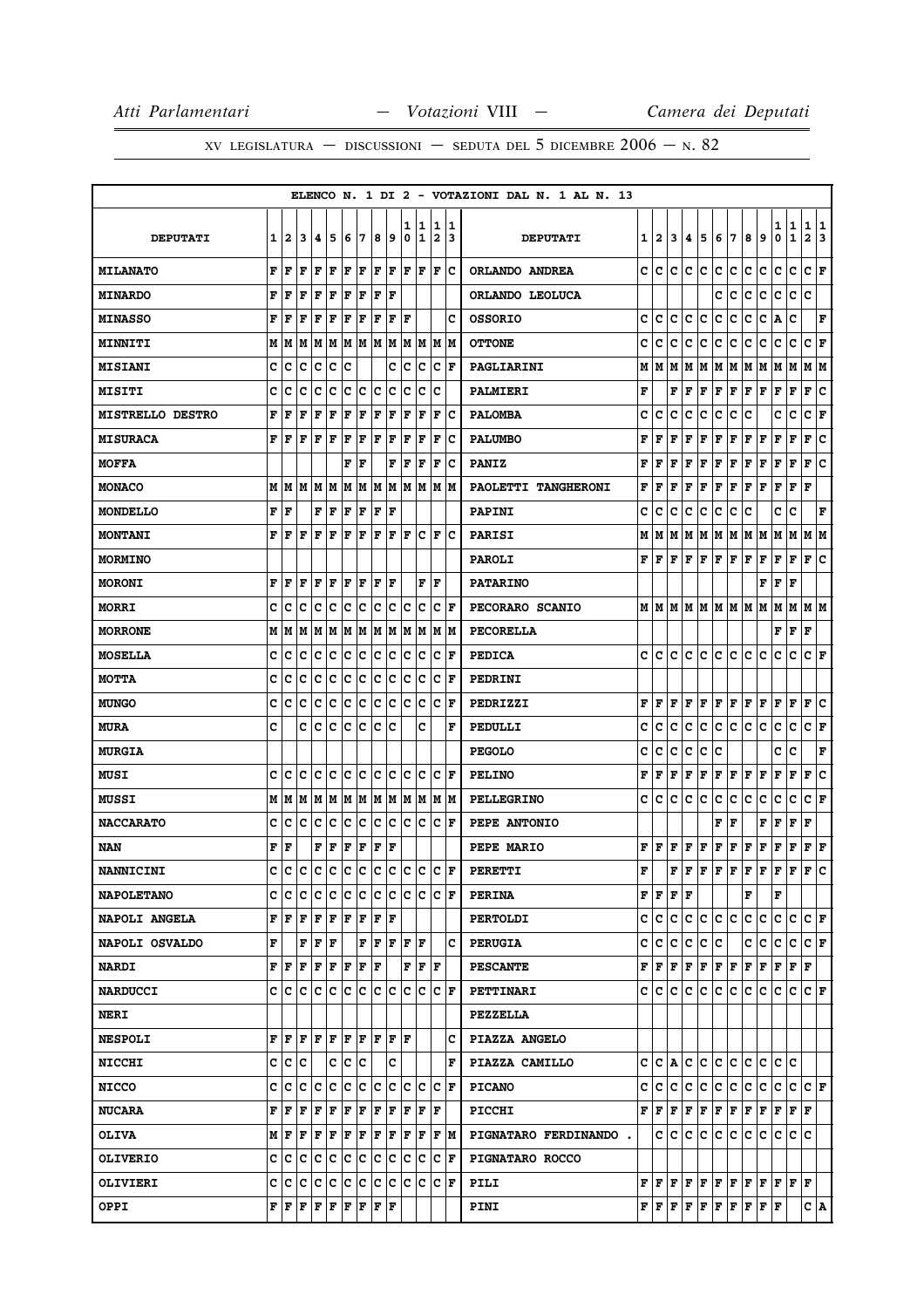|                      |     |              |                                                                                                                                                                                                    |               |         |     |     |     |     |        |         |                      |                      | ELENCO N. 1 DI 2 - VOTAZIONI DAL N. 1 AL N. 13 |   |      |         |     |     |                 |     |     |                                   |        |                   |                          |
|----------------------|-----|--------------|----------------------------------------------------------------------------------------------------------------------------------------------------------------------------------------------------|---------------|---------|-----|-----|-----|-----|--------|---------|----------------------|----------------------|------------------------------------------------|---|------|---------|-----|-----|-----------------|-----|-----|-----------------------------------|--------|-------------------|--------------------------|
| <b>DEPUTATI</b>      | 1   | $\mathbf{2}$ | 3                                                                                                                                                                                                  | 14.           | 15      | 6   | 17  | 8   | و   | 1<br>0 | 11<br>1 | 1<br>2               | 11<br>13             | <b>DEPUTATI</b>                                | 1 | 2    | 3       | 4   | 5   | 6               | 7   | 8   | 9                                 | 1<br>0 | 1<br>$\mathbf{1}$ | 1 1<br>$\mathbf{2}$<br>3 |
| <b>PINOTTI</b>       |     |              |                                                                                                                                                                                                    |               |         |     |     |     |     |        |         |                      |                      | <b>RONCONI</b>                                 | F | l F  |         |     | FF  | F               | F   | F   | $\overline{\mathbf{F}}$           | F      | F<br>F            |                          |
| <b>PIRO</b>          |     |              |                                                                                                                                                                                                    |               |         |     |     |     |     |        |         |                      |                      | <b>ROSITANI</b>                                | F | F    | F       | F   | l F |                 | F   | F   | F                                 | F      | F                 |                          |
| <b>PISACANE</b>      | c   | lc           | c                                                                                                                                                                                                  | Ιc            | Ιc      |     |     |     |     |        | c       |                      | F                    | ROSSI LUCIANO                                  | F | F    | F       | F   | F   | $\mathbf F$     | F   | F   |                                   |        | F<br>ΙF           |                          |
| <b>PISCITELLO</b>    |     |              |                                                                                                                                                                                                    |               |         |     |     |     |     |        |         |                      |                      | ROSSI NICOLA                                   | c | c    | c       | c   | c   | c               | c   | c   | c                                 | c      | c                 | $ C $ $\mathbf{F}$       |
| <b>PISICCHIO</b>     |     | MM           |                                                                                                                                                                                                    | M   M   M     |         | M   | M   |     | M M | lм     | lМ      | M                    | lм                   | <b>ROSSI GASPARRINI</b>                        | c | c    | c       | c   | c   | c               | c   | с   | c                                 | с      | c                 | c                        |
| <b>PIZZOLANTE</b>    |     | f   F        | l F                                                                                                                                                                                                |               | F       | F   | F   | F   | F   | lF.    | F       | F                    | lc                   | <b>ROSSO</b>                                   |   |      |         | F   |     | F               | F   | l F |                                   | F      |                   | F                        |
| <b>POLETTI</b>       |     |              | A                                                                                                                                                                                                  |               | C       | lc  | c   | lc  | lc  | c      | Ιc      | lc.                  | F                    | <b>ROTONDO</b>                                 | C | C    | C       | C   | C   | C               | c   | c   | C                                 | c      | C                 | C F                      |
| <b>POLLASTRINI</b>   |     |              | M   M   M                                                                                                                                                                                          |               | M       | M   | M   | M   | M   | lм     | lМ      |                      | M M                  | <b>RUGGERI</b>                                 | C | C    | C       | c   | C   | c               | c   | с   | c                                 | с      | c                 | CF                       |
| <b>PONZO</b>         | F   | l F          | F                                                                                                                                                                                                  | lF.           | F       | F   | F   | F   | lF. | F      | F       | lF                   |                      | <b>RUGGHIA</b>                                 | c | c    | c       | c   | C   | c               | c   | c   | c                                 | c      | c                 | C F                      |
| <b>PORCU</b>         |     |              |                                                                                                                                                                                                    |               |         |     |     |     |     |        |         |                      |                      | <b>RUSCONI</b>                                 | c | c    | c       | c   | c   | c               | c   | с   | c                                 | с      | c                 | c<br>F                   |
| <b>PORETTI</b>       | c   | Iс           | lc.                                                                                                                                                                                                | lc.           | Iс      | lc. | Iс  | lc  |     |        | c       |                      | C F                  | <b>RUSSO FRANCO</b>                            | c | c    | c       | c   | c   | c               | c   | c   | с                                 | с      | c                 | C F                      |
| <b>PORFIDIA</b>      | C   | c            | C                                                                                                                                                                                                  | Iс            | c       | c   | c   | c   | c   | lc     | Ιc      | c                    | F                    | <b>RUSSO PAOLO</b>                             | F | F    | F       | F   | F   | $\mathbf F$     | F   | F   | F                                 | F      | F<br>F            |                          |
| <b>POTTINO</b>       |     | F            | lF                                                                                                                                                                                                 | lF.           | F       | F   | F   | F   | F   | F      | lc      | $\mathbf F$          | lc                   | <b>RUTA</b>                                    | c | c    | c       | c   | с   | c               | c   | с   | c                                 | c      | $\mathbf C$       | C F                      |
| <b>PRESTIGIACOMO</b> | F   |              | F                                                                                                                                                                                                  | lF.           | l F     | F   | F   | F   | F   | lF.    | F       | l F                  | lF.                  | <b>RUTELLI</b>                                 | М | M    | M       | М   | M   | M M             |     | M   | M                                 | M      | lм                | M M                      |
| <b>PREVITI</b>       |     |              |                                                                                                                                                                                                    |               |         |     |     |     |     |        |         |                      |                      | <b>RUVOLO</b>                                  | F | F    | F       | F   | F   | F               | F   | F   | F                                 | F      | F                 | F<br>١c                  |
| <b>PRODI</b>         |     |              | MMM                                                                                                                                                                                                |               |         |     |     |     |     |        |         | M M M M M M M M M M  |                      | <b>SAGLIA</b>                                  | F | lF.  | F       |     | F F | F               | F   | F   | F                                 | F      |                   | c                        |
| PROIETTI COSIMI      | F   | ١F           | l F                                                                                                                                                                                                | lF.           | l F     |     |     |     |     |        |         |                      | c                    | <b>SALERNO</b>                                 |   |      |         |     |     |                 |     |     |                                   |        |                   | C                        |
| <b>PROVERA</b>       | c   | Iс           | c                                                                                                                                                                                                  | Iс            | c       | Ιc  |     | c   | ∣c  | c      | Iс      | c                    | F                    | <b>SAMPERI</b>                                 | c | c    | c       | c   | c   | c               | c   | c   | c                                 | c      | c                 | c<br>F                   |
| <b>QUARTIANI</b>     | c   | c            | c                                                                                                                                                                                                  | Iс            | c       | c   | c   | c   | c   | c      | Ιc      | c                    | l F                  | <b>SANGA</b>                                   | c | c    | c       | c   | с   | c               | c   | c   | c                                 | c      | c                 | c<br>F                   |
| <b>RAISI</b>         | F   |              | F                                                                                                                                                                                                  |               | F       |     | F   | l F | F   | F      |         |                      |                      | <b>SANNA</b>                                   | c | c    | c       | c   | c   | $\mathbf c$     | c   | c   | c                                 | c      | c                 | CF                       |
| <b>RAITI</b>         | c   | c            | c                                                                                                                                                                                                  | Iс            | Ιc      | Ιc  |     |     | c   | A      | Iс      | c                    | ١F                   | <b>SANTAGATA</b>                               | М | м    | M       | М   | M   | M M             |     | M   | M                                 | M      | M                 | MM                       |
| <b>RAMPELLI</b>      | F   | F            | F                                                                                                                                                                                                  | F             | F       | F   | F   | F   | F   |        |         |                      |                      | <b>SANTELLI</b>                                | F | F    | F       | F   | l F |                 | F   |     | F                                 | F      | F                 | ١c<br>F                  |
| <b>RAMPI</b>         | c   | c            | Ιc                                                                                                                                                                                                 | Ιc            | lc      | Ιc  | ١c  | Ιc  | Iс  | lc.    | Iс      | c                    | ١F                   | <b>SANZA</b>                                   | F | F    | F       | F   | F   | F               | F   | F   | F                                 | F      | F<br>l F          |                          |
| <b>RANIERI</b>       |     | MM           |                                                                                                                                                                                                    | MMM           |         | M   | lМ  | M M |     | M      | M       |                      | M M                  | <b>SASSO</b>                                   | М | lМ   | lМ      | М   | M   | M               | M   | M   | M                                 | M      | M                 | M  M                     |
| <b>RAO</b>           |     | F            | lF                                                                                                                                                                                                 |               | F       | lF. | F   | F   | F   | F      | F       | ΙF                   |                      | <b>SATTA</b>                                   | c | lc.  | c       | с   | IC. | c               | c   | c   | c                                 | c      | c                 | c c                      |
| <b>RAVETTO</b>       | F   | F            | $\mathbf F$                                                                                                                                                                                        | l F           | l F     | lF. | l F | F   | F   | F      | F       | $\mathbf F$          | lc                   | <b>SCAJOLA</b>                                 | М |      |         |     |     |                 |     |     | M   M   M   M   M   M   M   M   M |        |                   | M M                      |
| <b>RAZZI</b>         |     |              | c c c c c c c c c c                                                                                                                                                                                |               |         |     |     |     |     |        | c c     |                      | $ {\bf C}  {\bf F} $ | <b>SCALIA</b>                                  |   |      |         |     |     |                 |     |     |                                   |        |                   |                          |
| <b>REALACCI</b>      | c   |              |                                                                                                                                                                                                    | c c c c c c c |         |     |     |     |     |        | c c     |                      | F                    | <b>SCHIETROMA</b>                              |   |      |         |     |     | с               | lc. | c.  | lc.                               | IС     | lc.               | $ C $ $\mathbf{F}$       |
| <b>REINA</b>         |     |              | M   M   M   M   M   M   M   M   M   M                                                                                                                                                              |               |         |     |     |     |     |        |         |                      | M M                  | <b>SCHIRRU</b>                                 |   | c  c | c       | c   | lc. | c               | c   | lc. | lc.                               | c      | c                 | C F                      |
| RICCI ANDREA         |     |              | c c c c c c c c c c c c c                                                                                                                                                                          |               |         |     |     |     |     |        |         | $ {\bf C}  {\bf F} $ |                      | <b>SCOTTO</b>                                  |   |      |         |     |     | c c c c c c c c |     | c.  | lc.                               | С      | lc.               | $ {\bf C}  {\bf F} $     |
| RICCI MARIO          |     |              | c lc lc l                                                                                                                                                                                          |               | c c c c |     |     | c c |     | IC.    | Ιc      | c                    | ١F                   | <b>SERENI</b>                                  | c | IC.  | c.      | ∣c. | с   |                 |     | c   | c                                 | c      | С                 | C F                      |
| <b>RICEVUTO</b>      |     |              |                                                                                                                                                                                                    |               |         |     |     |     |     |        |         |                      |                      | <b>SERVODIO</b>                                |   | c c  |         |     |     | c c             |     | c.  | c                                 | c      | c.                | lc.                      |
| <b>RIGONI</b>        |     | c  c  c      |                                                                                                                                                                                                    | c c           |         | c c |     | c c |     | lc.    | c       | c                    | lм                   | <b>SGOBIO</b>                                  |   |      | c  c  c | lc. | lc. | c               | lc. | c.  | lc.                               | c      | c                 | C F                      |
| <b>RIVOLTA</b>       |     |              | ${\bf F}\, \,{\bf F}\, \,{\bf F}\, \,{\bf F}\, \,{\bf F}\, \,{\bf F}\, \,{\bf F}\, $                                                                                                               |               |         |     |     | F F |     |        | F F     | ١F                   |                      | SILIQUINI                                      |   |      |         |     |     |                 |     |     |                                   |        |                   |                          |
| <b>ROCCHI</b>        |     |              | C C C C C C C C C                                                                                                                                                                                  |               |         |     |     |     |     |        | c c     |                      | $ {\bf C}  {\bf F} $ | <b>SIMEONI</b>                                 | F |      | F       |     |     | F F F F F       |     |     |                                   |        |                   | F F F C                  |
| <b>ROMAGNOLI</b>     |     |              |                                                                                                                                                                                                    |               |         |     |     |     |     |        |         |                      |                      | <b>SINISCALCHI</b>                             | c | lc.  | lc.     | c   | lc. | $\mathbf c$     | c   | c.  | lc.                               | c      | c                 | $ {\bf C}  {\bf F} $     |
| <b>ROMANI</b>        |     |              |                                                                                                                                                                                                    |               |         |     |     |     |     |        |         | F F F F              |                      | <b>SIRCANA</b>                                 |   | c c  |         |     | c c | c.              | c   | c.  | c                                 |        | c c c             |                          |
| <b>ROMANO</b>        |     | F  F         | F                                                                                                                                                                                                  | F F           |         | F F |     | F   | F   | F      | l F     | ΙF                   |                      | <b>SMERIGLIO</b>                               | c | IC.  | c       |     | с   | с               | c   | c   | c                                 | c      | c                 | C F                      |
| <b>ROMELE</b>        |     |              | $\mathbf{F} \left  \mathbf{F} \right. \left  \mathbf{F} \right. \left  \mathbf{F} \right. \left  \mathbf{F} \right. \left  \mathbf{F} \right. \left  \mathbf{F} \right. \left  \mathbf{F} \right.$ |               |         |     |     | F F |     | F      | F       |                      | $ {\bf F} {\bf C}$   | SOFFRITTI                                      |   | c c  |         | c c | c   | c               | c   | lc. | c                                 | c      | lc.               | $ {\bf C}  {\bf F} $     |
| <b>RONCHI</b>        | F F |              |                                                                                                                                                                                                    |               |         |     | F   | ΙF  | F   |        |         |                      |                      | <b>SORO</b>                                    |   |      |         |     |     |                 |     |     |                                   |        |                   | F                        |